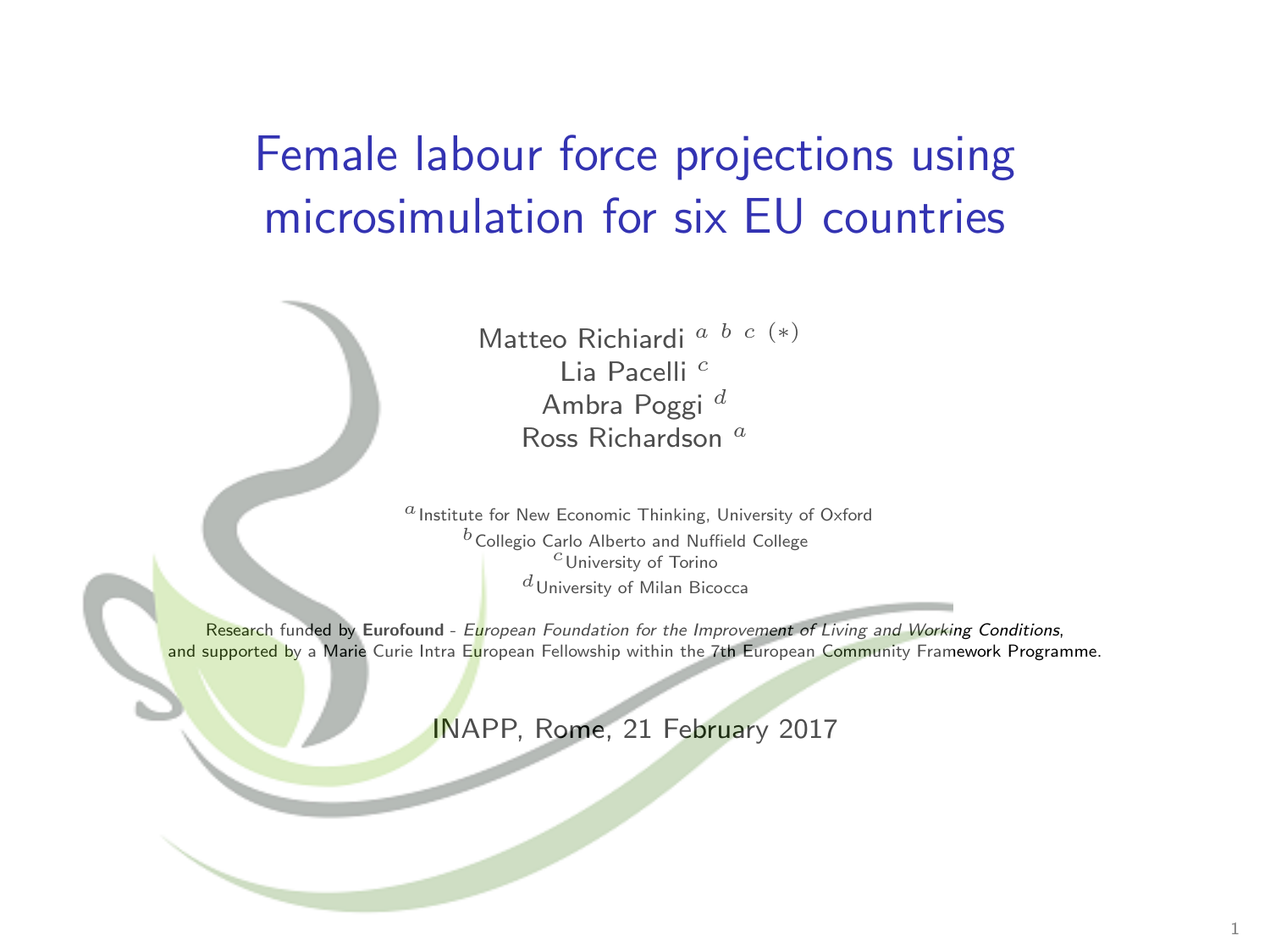<span id="page-1-0"></span>• Compared to 1970, an average EU citizen now lives about 10 years more and works 10 years less: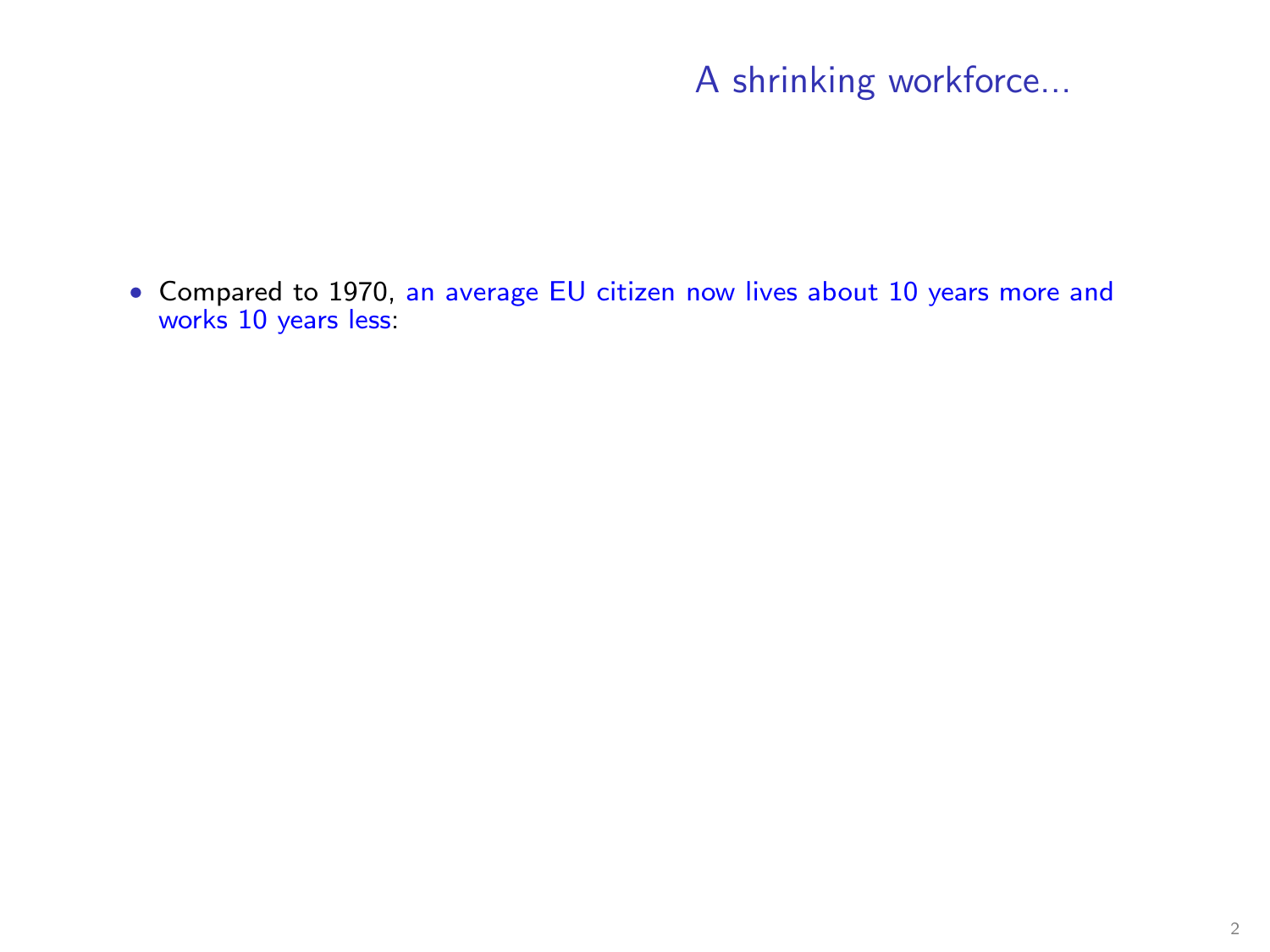- Compared to 1970, an average EU citizen now lives about 10 years more and works 10 years less:
	- Life expectancy up approximately from 70 to 80.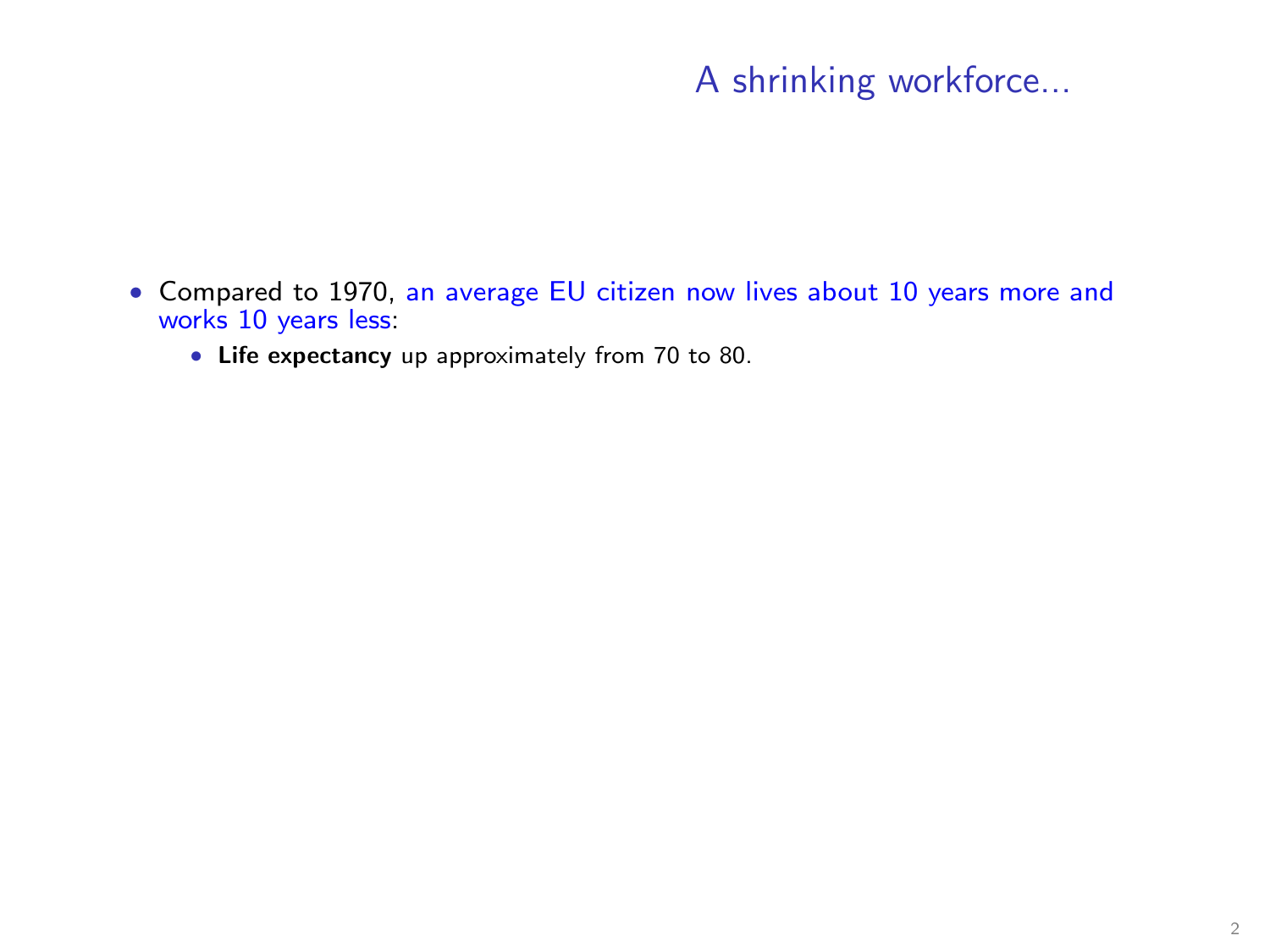- Compared to 1970, an average EU citizen now lives about 10 years more and works 10 years less:
	- Life expectancy up approximately from 70 to 80.
	- Mean years of education up approximately from 6 t[o 11.](#page-29-0)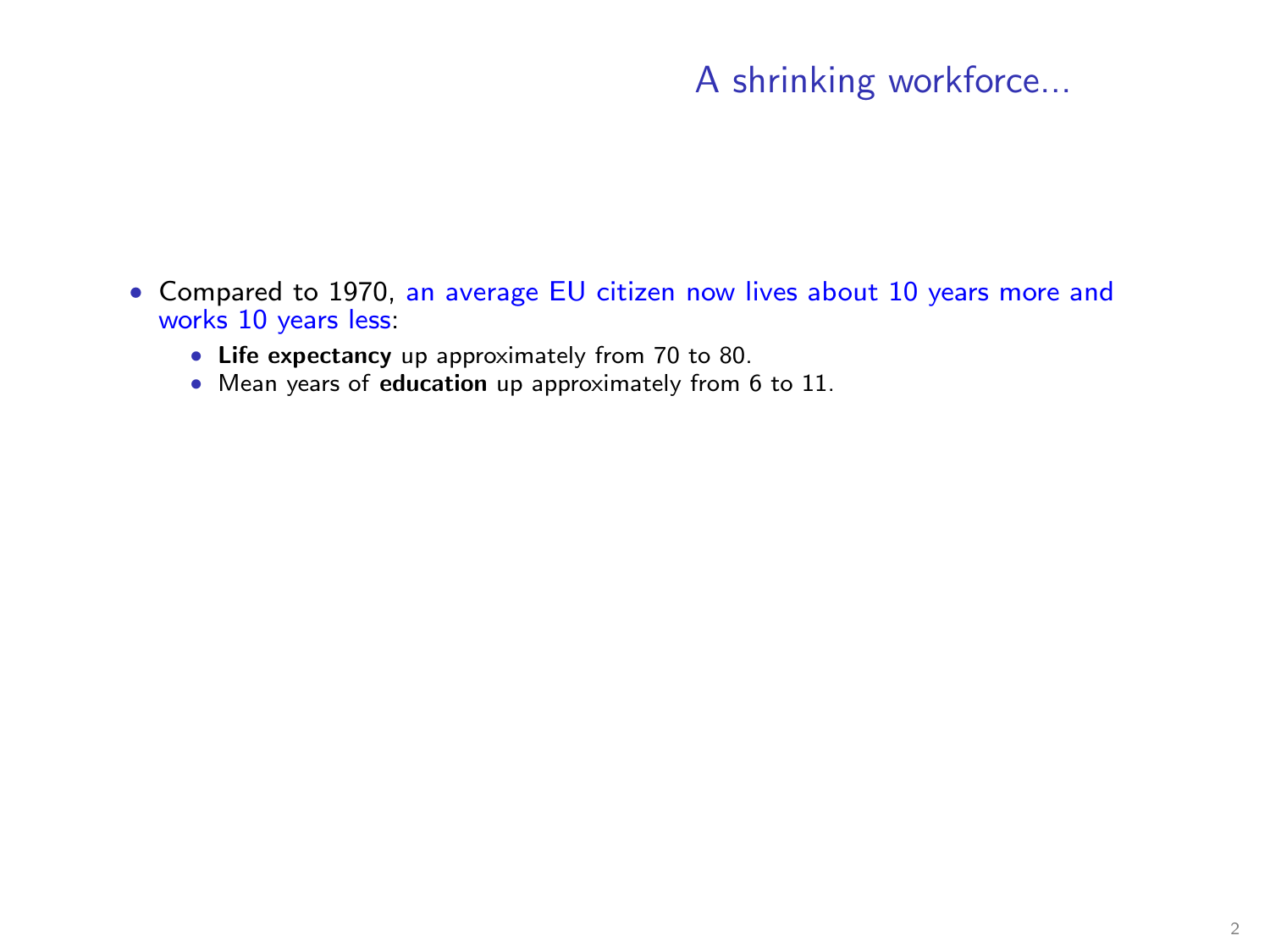- Compared to 1970, an average EU citizen now lives about 10 years more and works 10 years less:
	- Life expectancy up approximately from 70 to 80.
	- Mean years of education up approximately from 6 to 11.
	- Retirement age down approximately from 68 to  $63$ .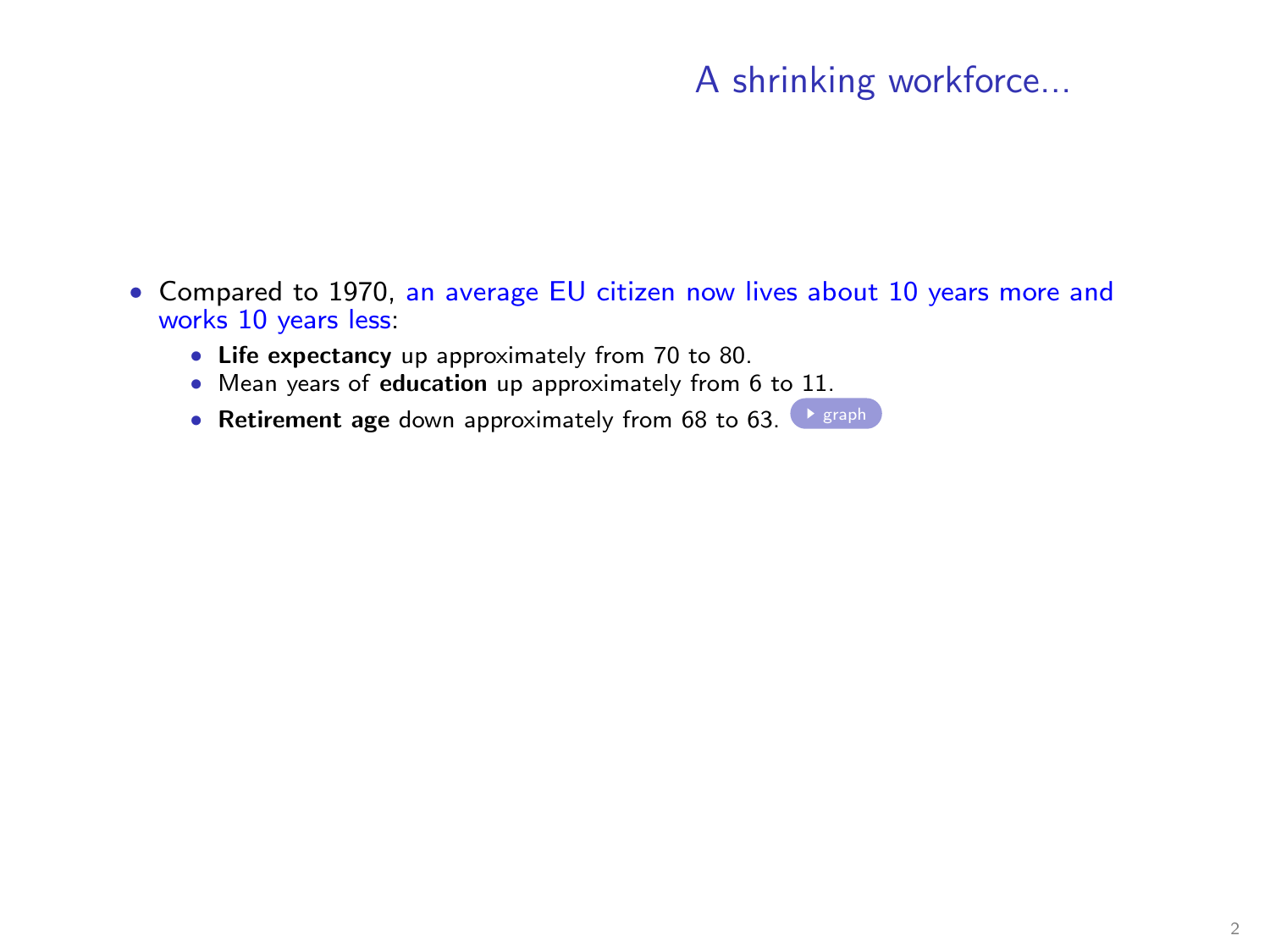- Compared to 1970, an average EU citizen now lives about 10 years more and works 10 years less:
	- Life expectancy up approximately from 70 to 80.
	- Mean years of education up approximately from 6 to 11.
	- Retirement age down approximately from 68 to  $63$ .  $\triangleright$  [graph](#page-29-0)
- Further, demographic change is accelerating: the old age dependency ratio (the ratio of people aged 65 and over to people aged 15-64), which is now below 30%, is expected to rise to approximately 50% by 2050.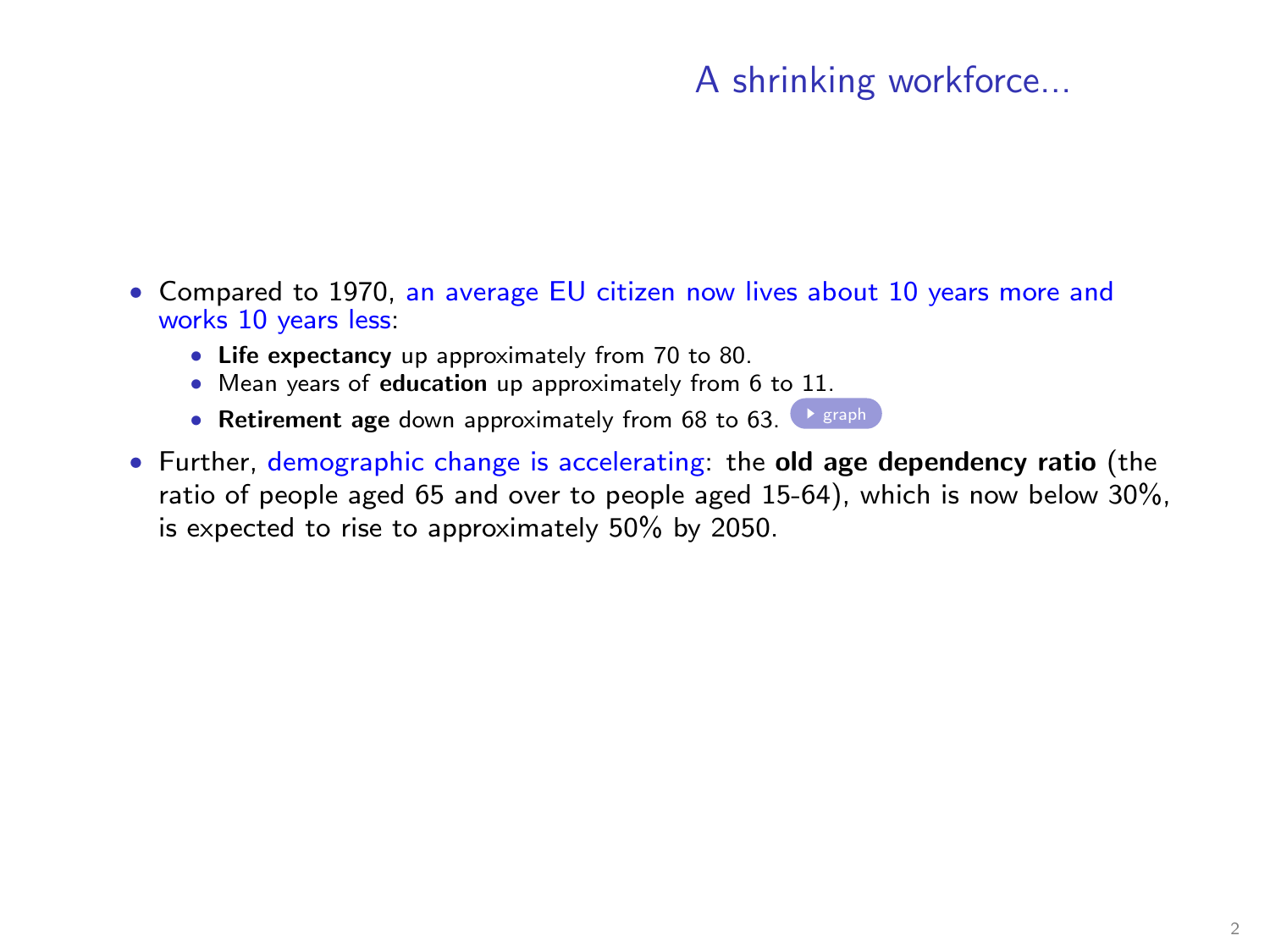- Compared to 1970, an average EU citizen now lives about 10 years more and works 10 years less:
	- Life expectancy up approximately from 70 to 80.
	- Mean years of education up approximately from 6 to 11.
	- Retirement age down approximately from 68 to  $63$ .  $\triangleright$  [graph](#page-29-0)
- Further, demographic change is accelerating: the old age dependency ratio (the ratio of people aged 65 and over to people aged 15-64), which is now below 30%, is expected to rise to approximately 50% by 2050.
- These dynamics create temporal imbalances in the labour market and put strains on welfare system and younger workers, who will be responsible for supporting an ageing society.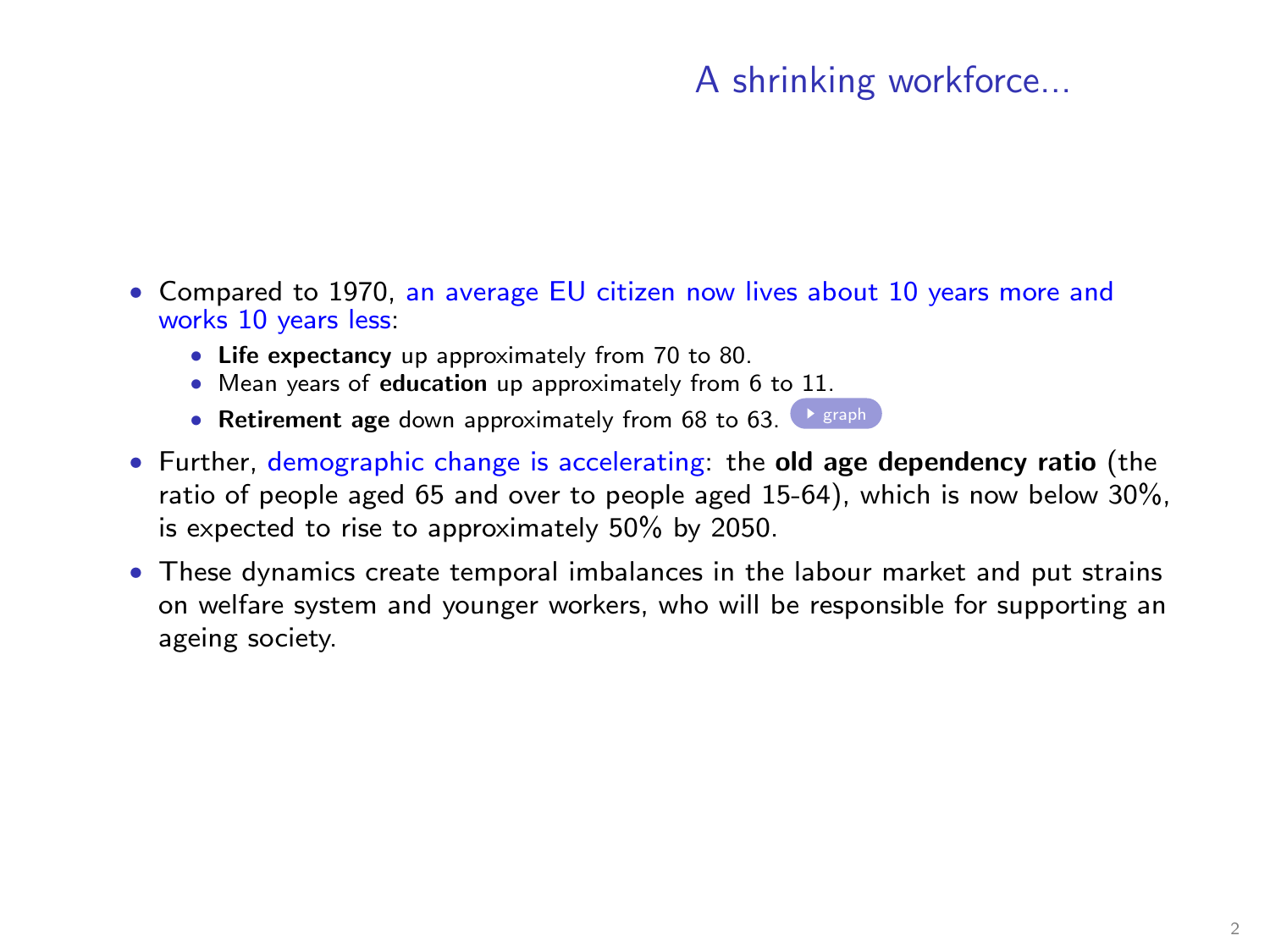### ...requires higher participation rates

- Female LF participation:  $70.9\%$ . Range:  $56.8\%$  (IT)  $84.2\%$  (SE).
- Gender participation gap: 12 ppt. Range: 22.7 ppt  $(IT)$  3.4 ppt  $(FI)$ .



Gender participation gap, 20-64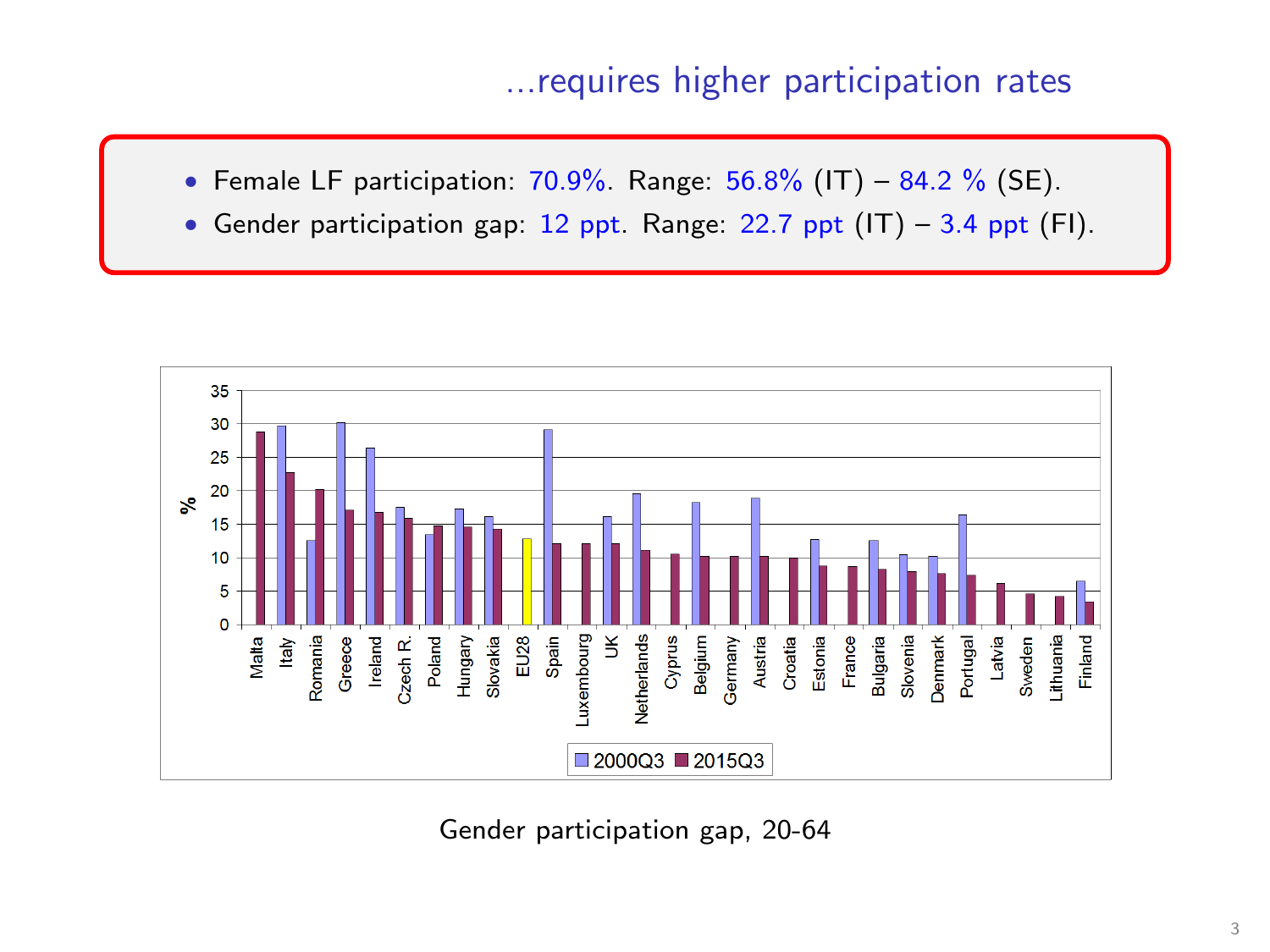### Country selection

Participation sub-index of the Gender Equality Index

| <b>Country</b> | <b>Index</b> | <b>Country</b> | <b>Index</b> |
|----------------|--------------|----------------|--------------|
| ${\bf SE}$     | 94.7         | <b>FR</b>      | 75.0         |
| DK             | 85.3         | BG             | 72.9         |
| ${\rm FI}$     | 85.3         | <b>SK</b>      | 72.3         |
| EE             | 83.6         | <b>RO</b>      | 71.8         |
| LV             | 80.8         | LU             | 71.3         |
| LT             | 79.8         | PL             | 71.1         |
| <b>CY</b>      | 79.6         | IE             | 69.8         |
| PT             | 78.4         | ES             | 69.5         |
| SI             | 77.4         | HU             | 67.5         |
| <b>UK</b>      | 77.4         | BE             | 66.9         |
| AT             | 77.0         | <b>HR</b>      | 62.0         |
| DE             | 75.9         | EL             | 59.5         |
| NL             | 75.6         | IT             | 57.1         |
| ${\rm CZ}$     | 75.3         | MT             | 56.2         |

Notes: The index ranges from 0 (maximum inequality) to 100 (maximum equality). Selected countries in bold

Source: European Institute for Gender Equality (2015).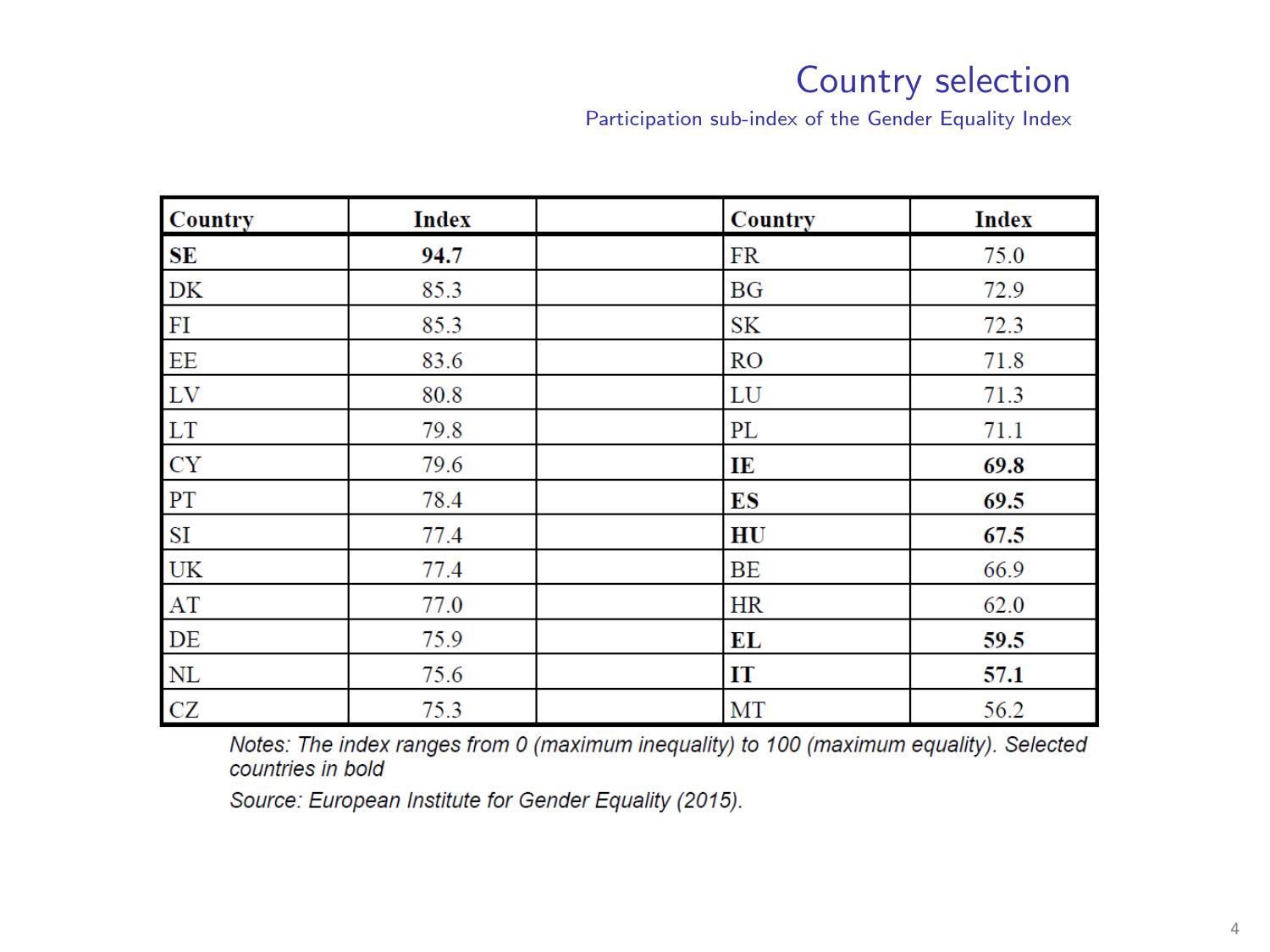#### Model structure

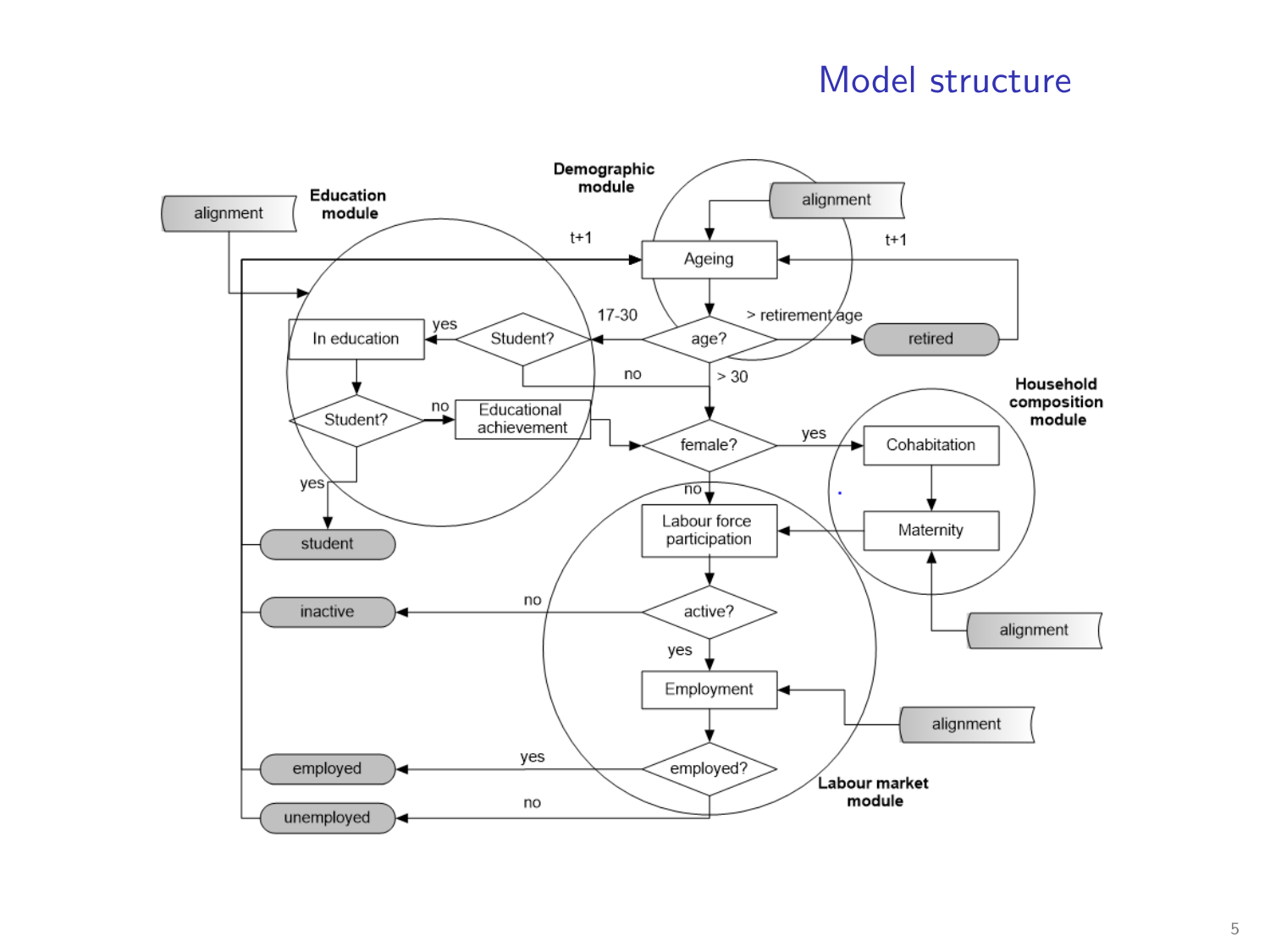# Modules specification

| Outcome                                | <b>Determinants</b>                                                                                                                                                         |  |  |  |
|----------------------------------------|-----------------------------------------------------------------------------------------------------------------------------------------------------------------------------|--|--|--|
| student                                | age, gender, region                                                                                                                                                         |  |  |  |
| education                              | age, gender, region                                                                                                                                                         |  |  |  |
| consensual union                       | age, student(t-1), education, participation(t-1),<br>cohabitation(t-1), children(t-1), region, retired(t-1)                                                                 |  |  |  |
| maternity                              | age, student(t-1), education, participation(t-1),<br>cohabitation(t-1), children(t-1), region, fertility rate,<br>public childcare, parental leave benefits, part-time rate |  |  |  |
| participation: women with kids 0-3     | age, student(t-1), education, participation(t-1),<br>cohabitation(t-1), region, public childcare, parental<br>leave benefits, part-time rate, post-crisis dummy             |  |  |  |
| participation: women with kids 4-12    | age, student(t-1), education, participation(t-1),<br>cohabitation(t-1), region, part-time rate, post-crisis<br>dummy                                                        |  |  |  |
| participation: women without kids 0-12 | age, student(t-1), education, participation(t-1),<br>cohabitation(t-1), region, post-crisis dummy                                                                           |  |  |  |
| participation: men                     | age, student(t-1), education, participation(t-1), region,<br>post-crisis dummy                                                                                              |  |  |  |
| employment                             | age, gender, student(t-1), education, participation(t-1),<br>unemployment rate, region, post-crisis dummy                                                                   |  |  |  |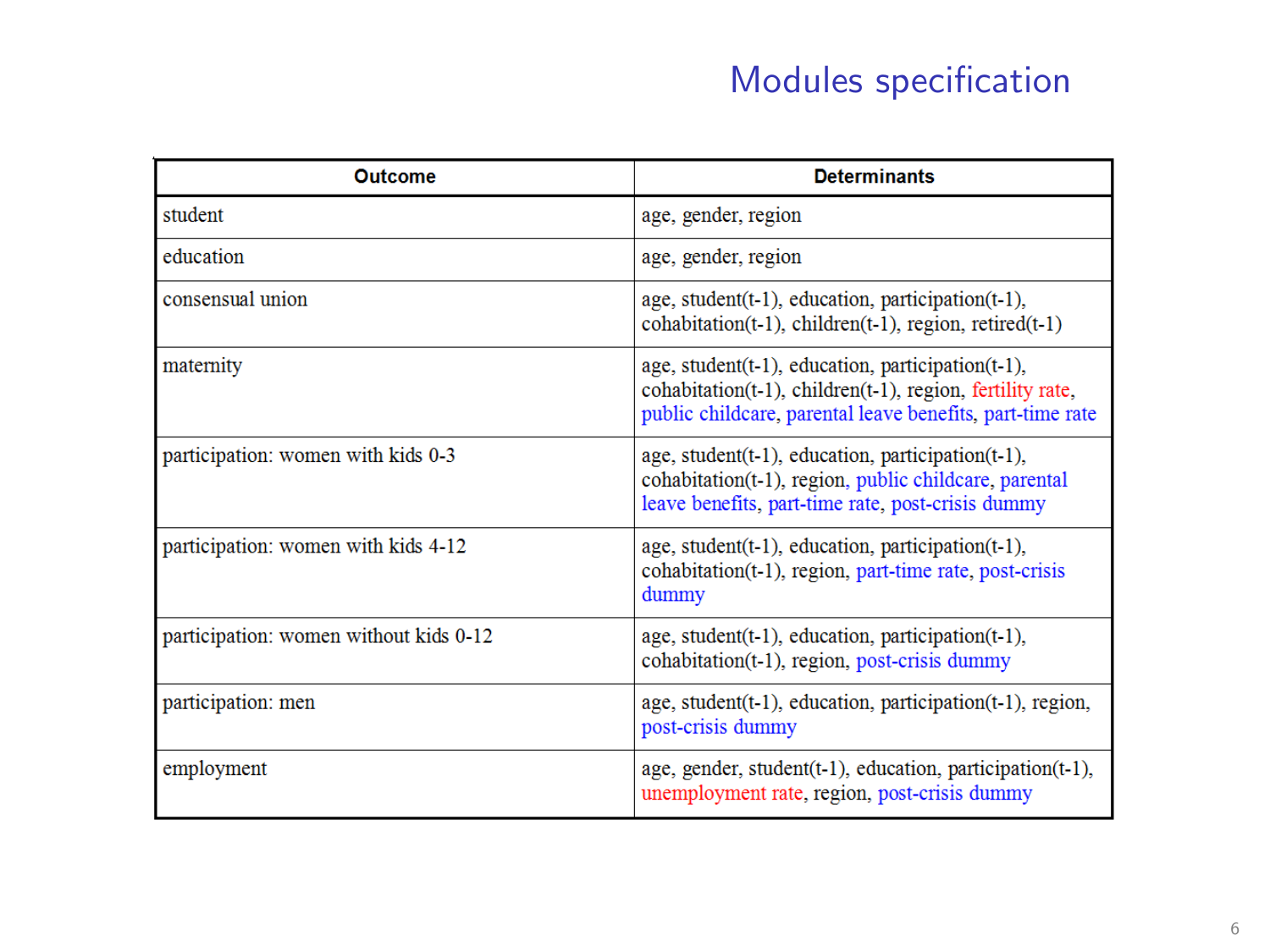## Data

- Estimation sample: EU-SILC longitudinal 2005-2011.
- Initial populations: EU-SILC cross-sectional 2012.
- Simulation: 2013-2050.
- Individuals enter the simulation at age 17 (first age observed in EU-SILC data is 16).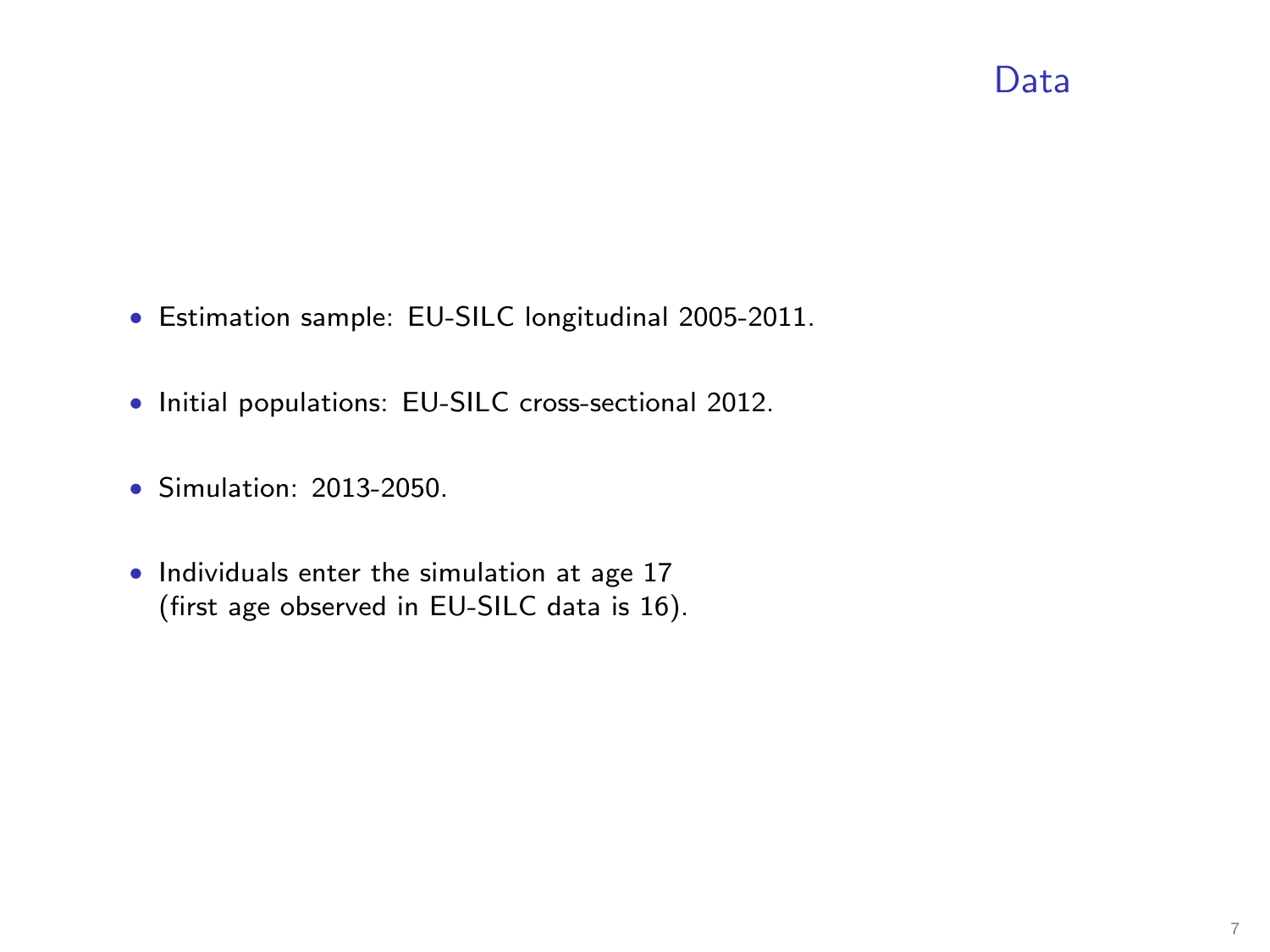### Baseline: participation rates



simulation time

simulation time

8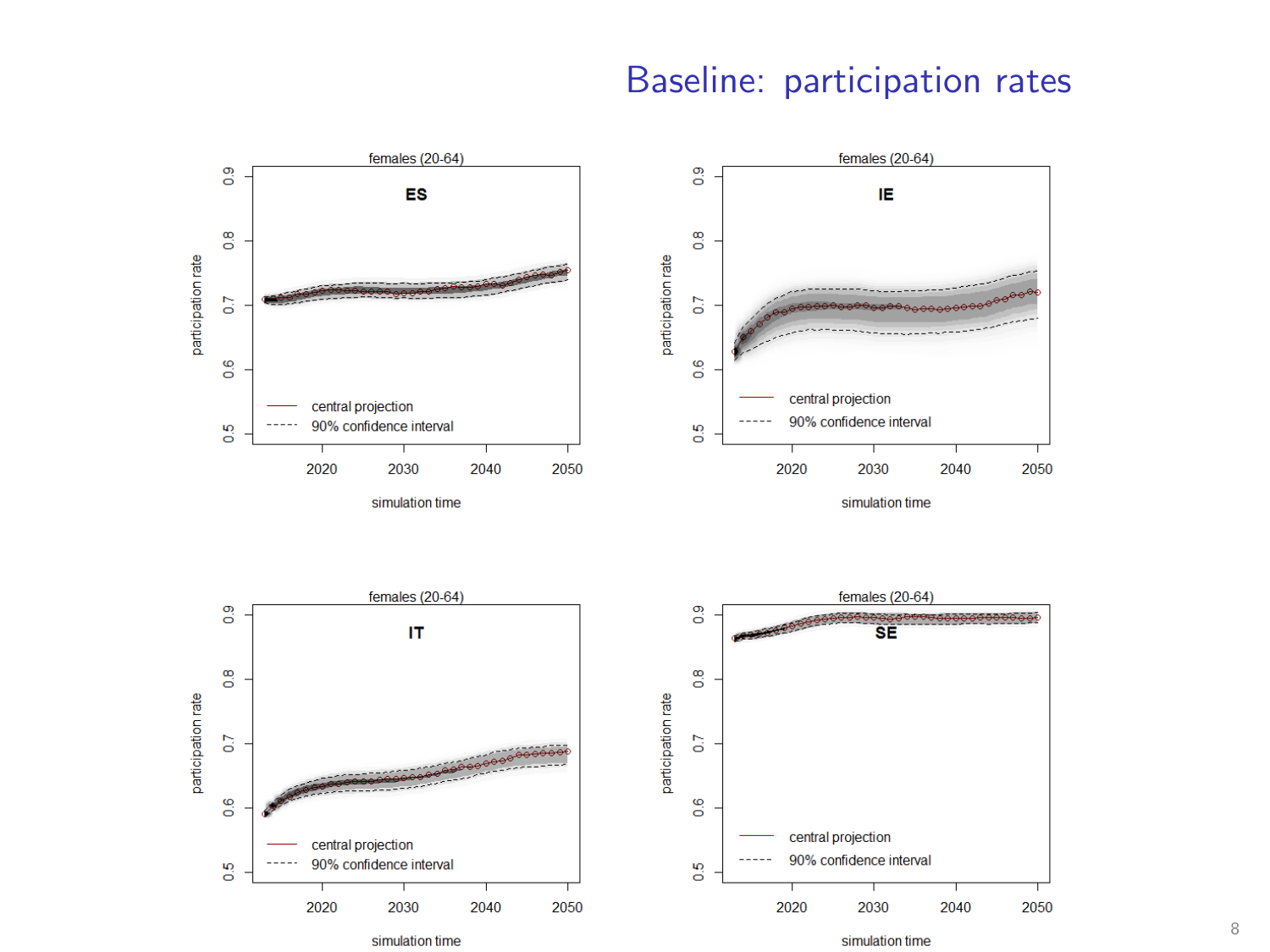## Baseline: comparison

| Outcome:   | Participation rate (%) |               |               | Participation rate (%) |               |               |
|------------|------------------------|---------------|---------------|------------------------|---------------|---------------|
| Model:     | Eurostat               | <b>CSM</b>    | <b>MSM</b>    | <b>Eurostat</b>        | <b>CSM</b>    | <b>MSM</b>    |
| Age group: | 15-64                  | 15-64         | 18-64         | 55-64                  | 55-64         | 55-64         |
| Time:      | 2013                   | 2060          | 2050          | 2013                   | 2060          | 2050          |
|            | $\frac{0}{0}$          | $\frac{0}{0}$ | $\frac{0}{0}$ | $\frac{0}{0}$          | $\frac{0}{0}$ | $\frac{0}{6}$ |
| Greece     | 67.7                   | 75.4          | 77.3          | 42.4                   | 78.0          | 76.8          |
| Spain      | 74.2                   | 78.9          | 79.3          | 54.2                   | 82.5          | 76.9          |
| Hungary    | 64.7                   | 73.0          | 72.8          | 41.8                   | 77.5          | 75.1          |
| Ireland    | 69.7                   | 68.2          | 75.2          | 57.3                   | 64.6          | 77.5          |
| Italy      | 63.4                   | 65.2          | 75.2          | 45.4                   | 69.0          | 70.9          |
| Sweden     | 81.3                   | 82.3          | 86.3          | 77.7                   | 78.9          | 95.1          |

Notes: Labour force participation (male and female population).

Source: Our computation and Ageing Report (EC, 2015)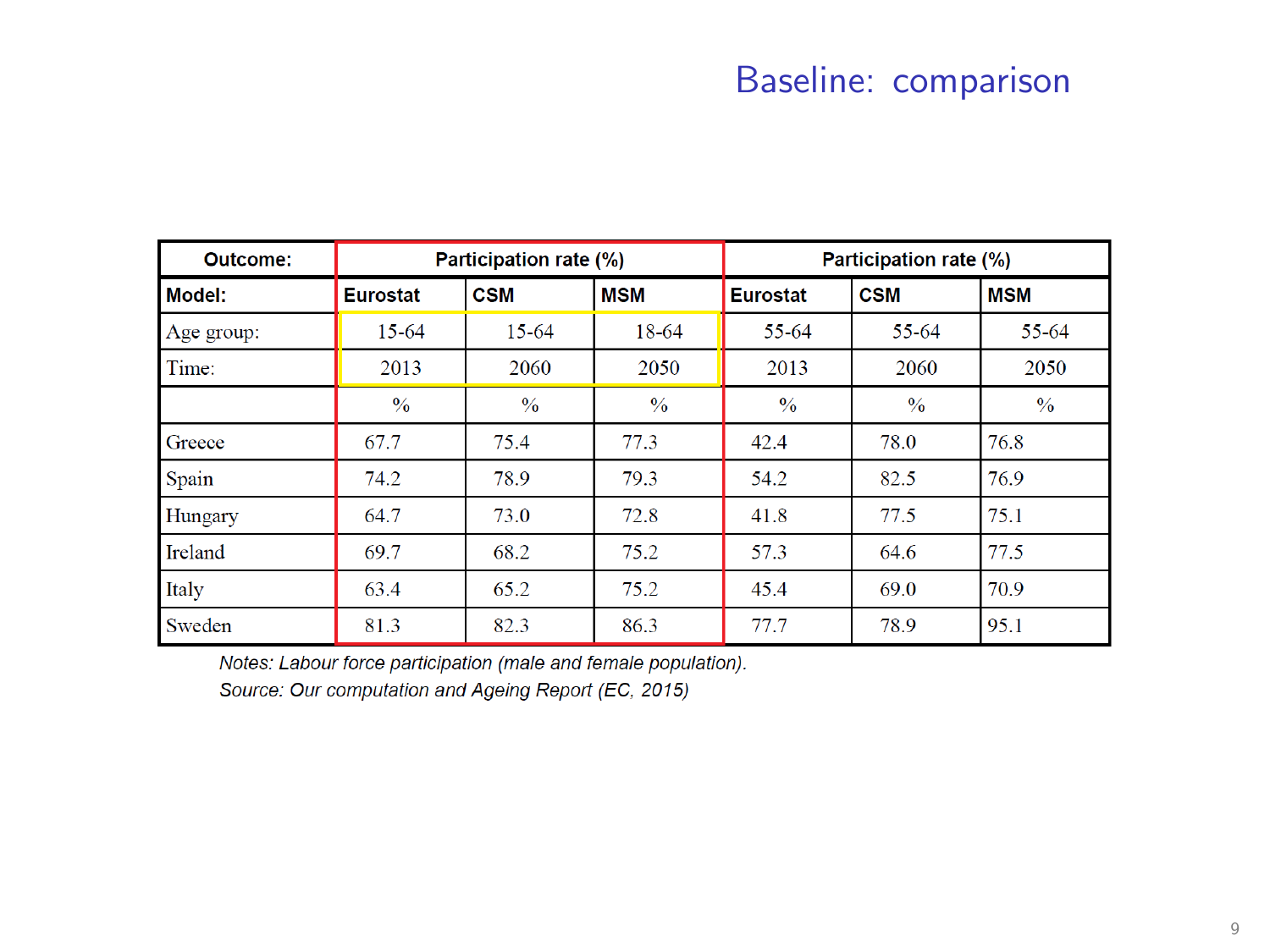## Baseline drivers scenarios

• "Swedish demograhy": Evolution of the demographic structure by age and gender as in Sweden.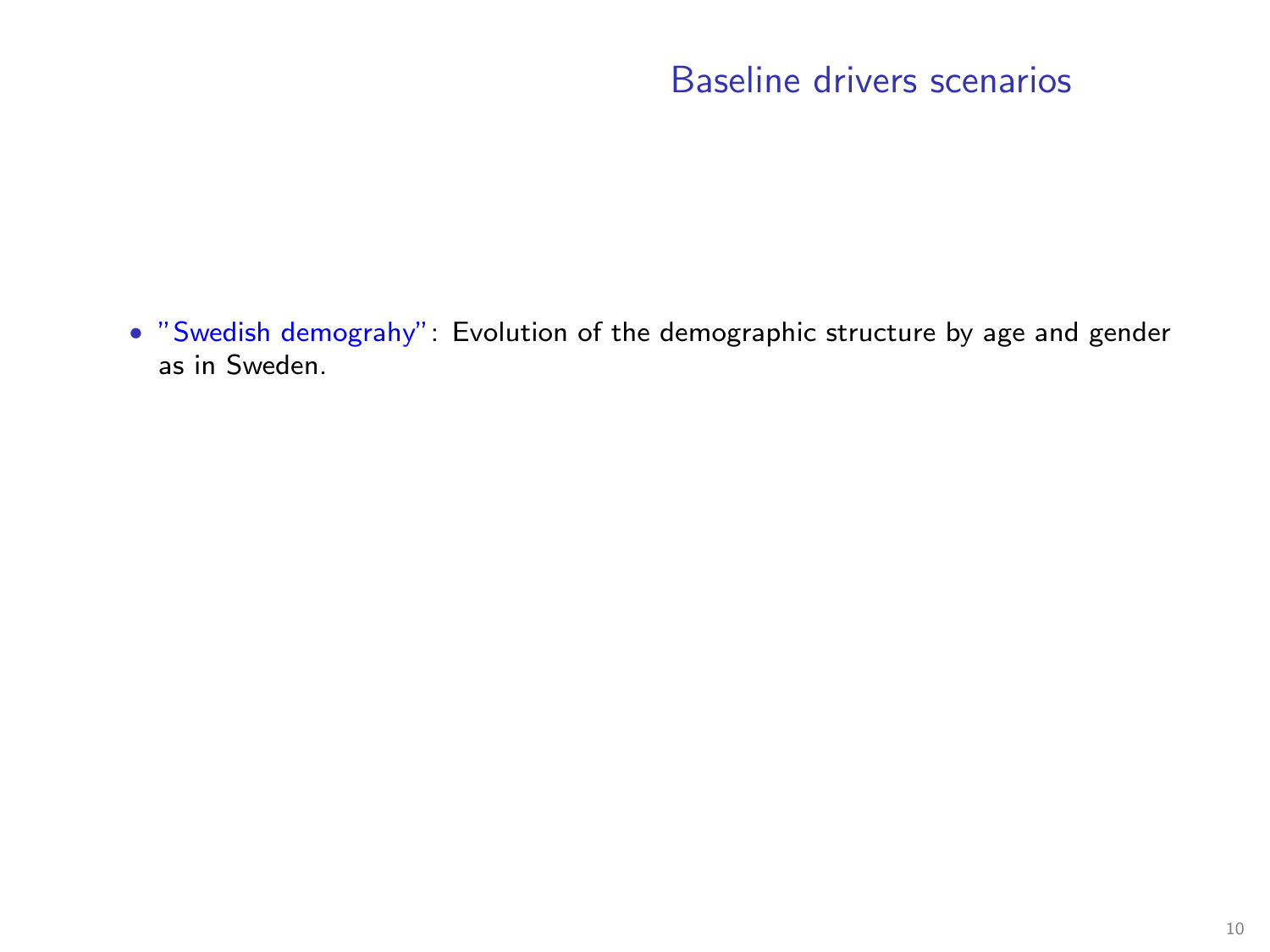### Baseline drivers scenarios

- "Swedish demograhy": Evolution of the demographic structure by age and gender as in Sweden.
- "Swedish education": Distribution of educational attainments is the same as in Sweden.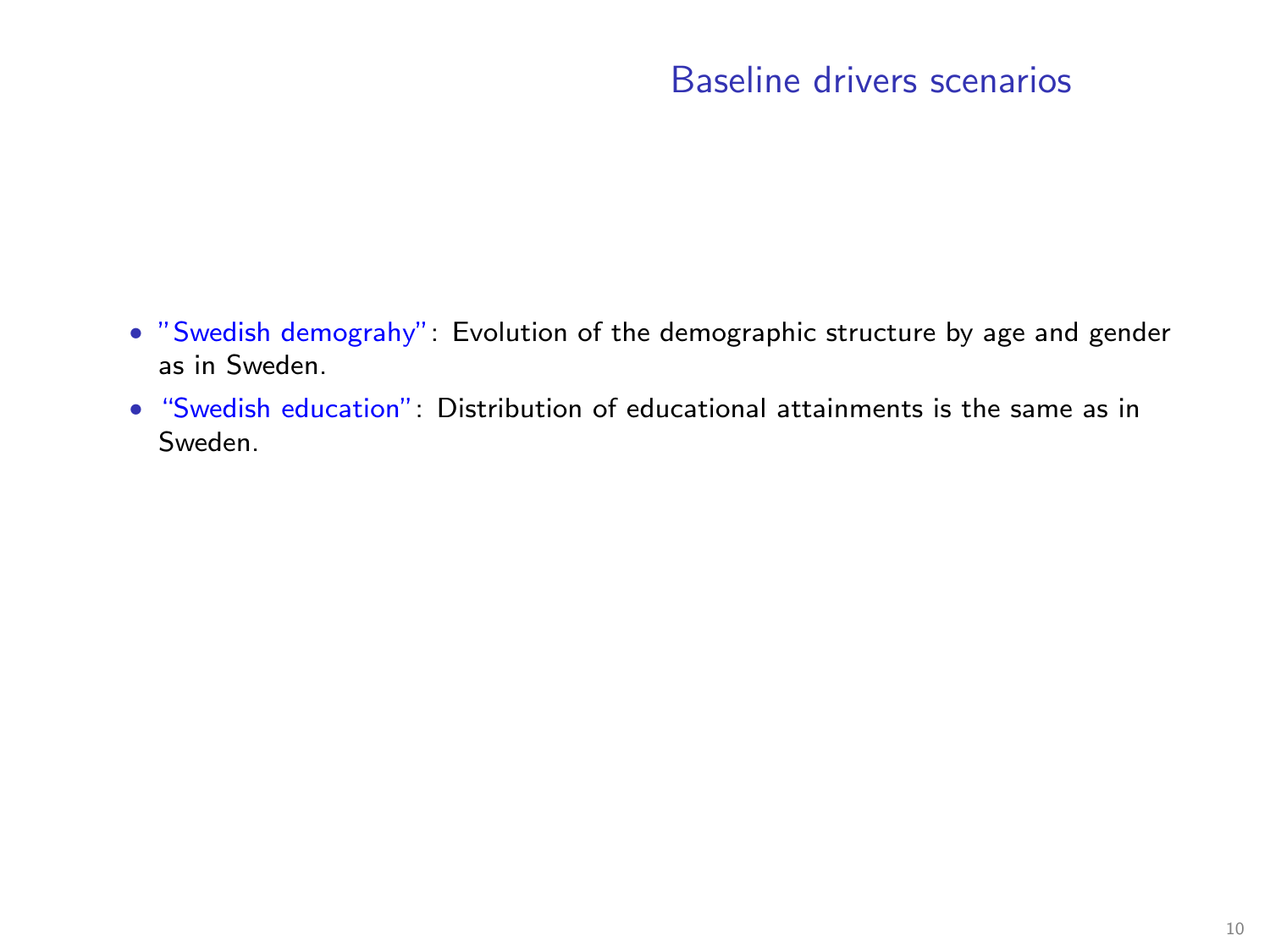### Baseline drivers scenarios

- "Swedish demograhy": Evolution of the demographic structure by age and gender as in Sweden.
- "Swedish education": Distribution of educational attainments is the same as in Sweden.
- "Swedish participation": All covariates have the same effect as in Sweden, with respect to participation.

Aim: disentangle the effects of individual characteristics from composition effects: Differences in outcomes must be attributed to composition effects only.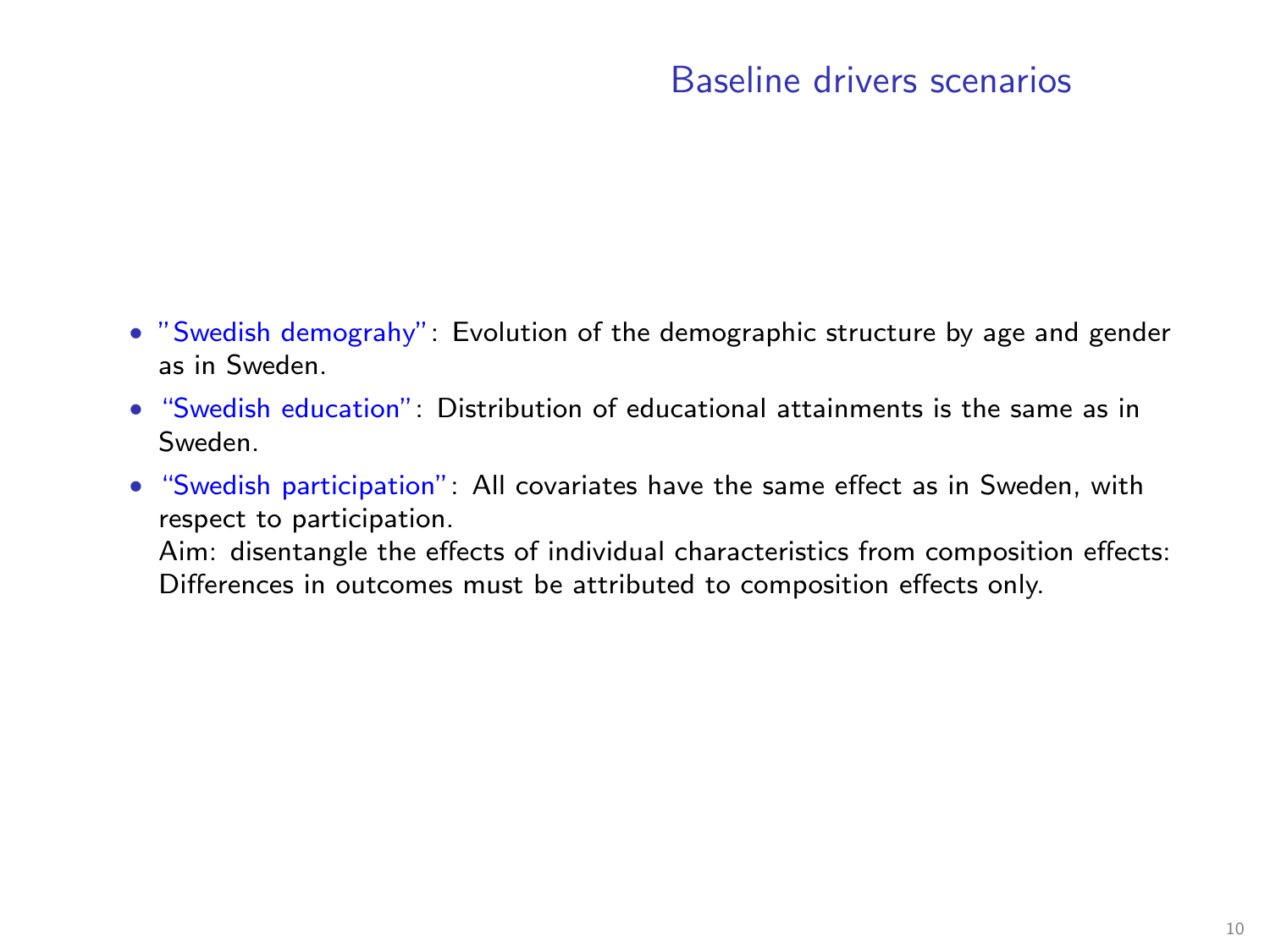#### Results: Baseline drivers /1



simulation time



simulation time



Females, 20-64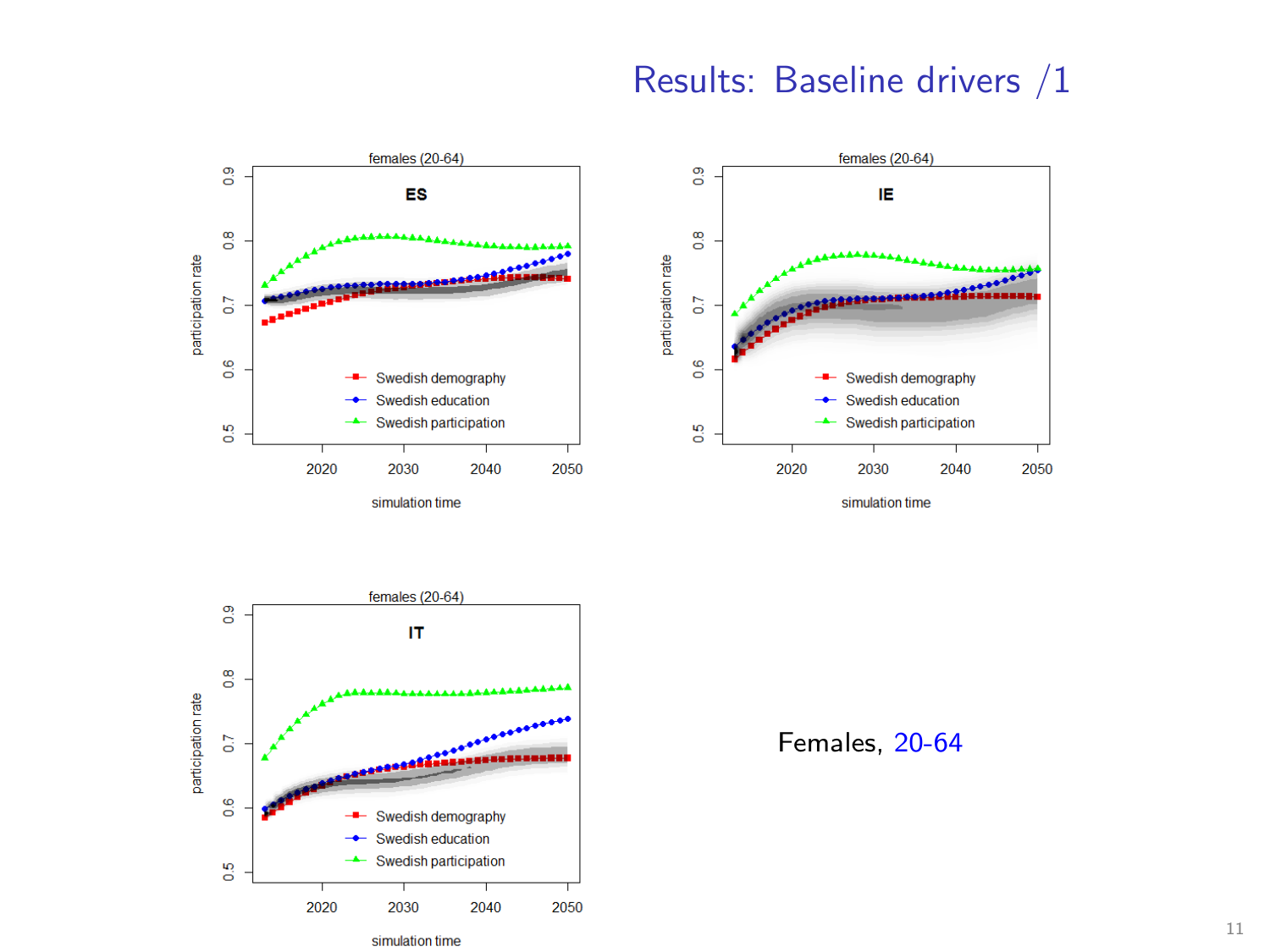### Results: Baseline drivers /2

females  $(20-44)$ 



simulation time





Females, 20-44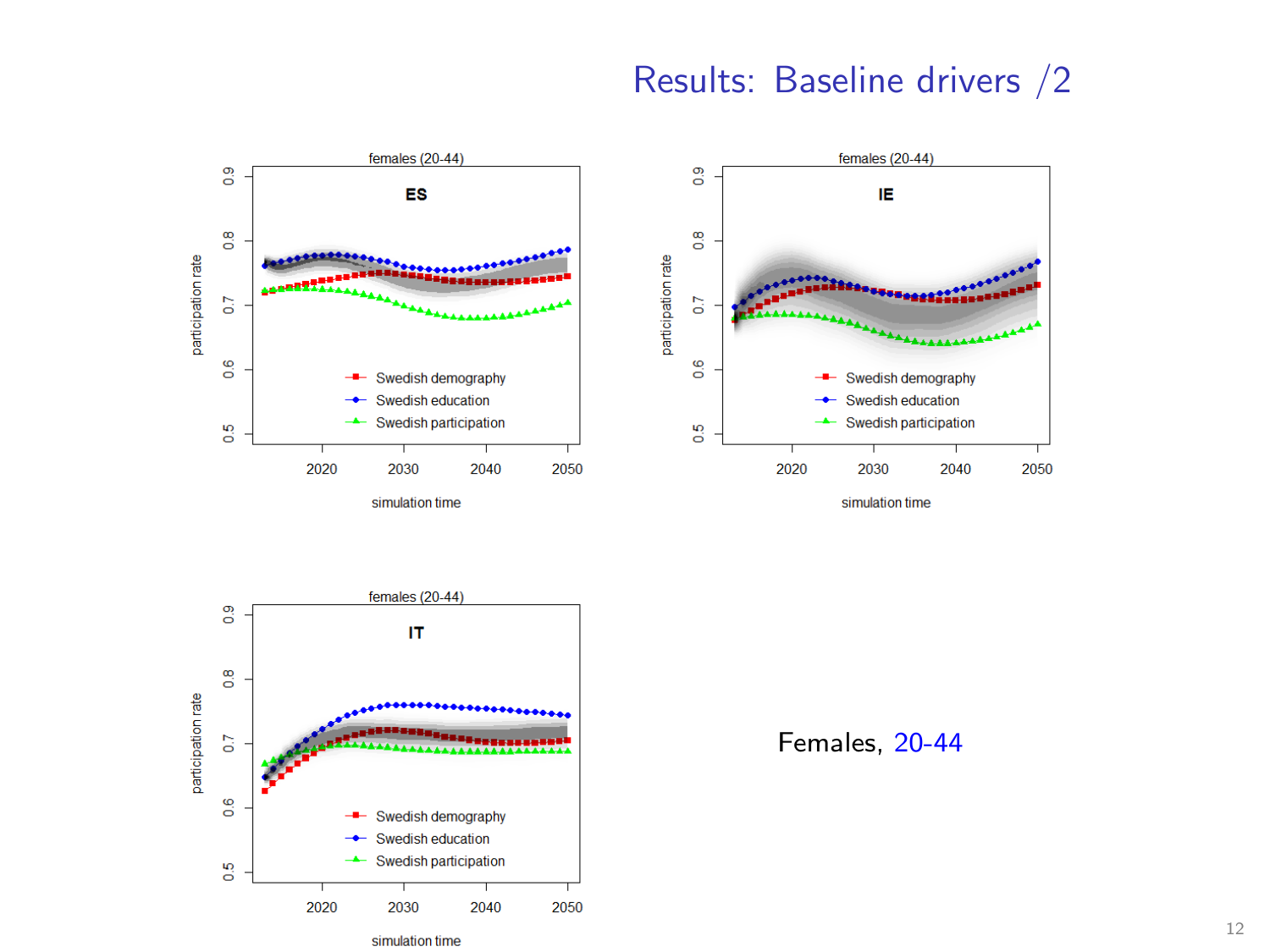## Results: Baseline drivers /3

- The low female participation rates in the countries under analysis can be explained mainly by an adverse behaviour of older women (even after controlling for differences in individual characteristics).
- Moreover, in most countries the behaviour of younger women is not detrimental to participation, their lower educational attainments are only partly responsible for the participation gap, and demography does not helping either in explaining it.

• The last source of the participation gap for women in childbearing years  $-$  in the model – is the role of family-friendly policies, and in particular the presence of public, affordable childcare, paid parental leave, and part-time opportunities.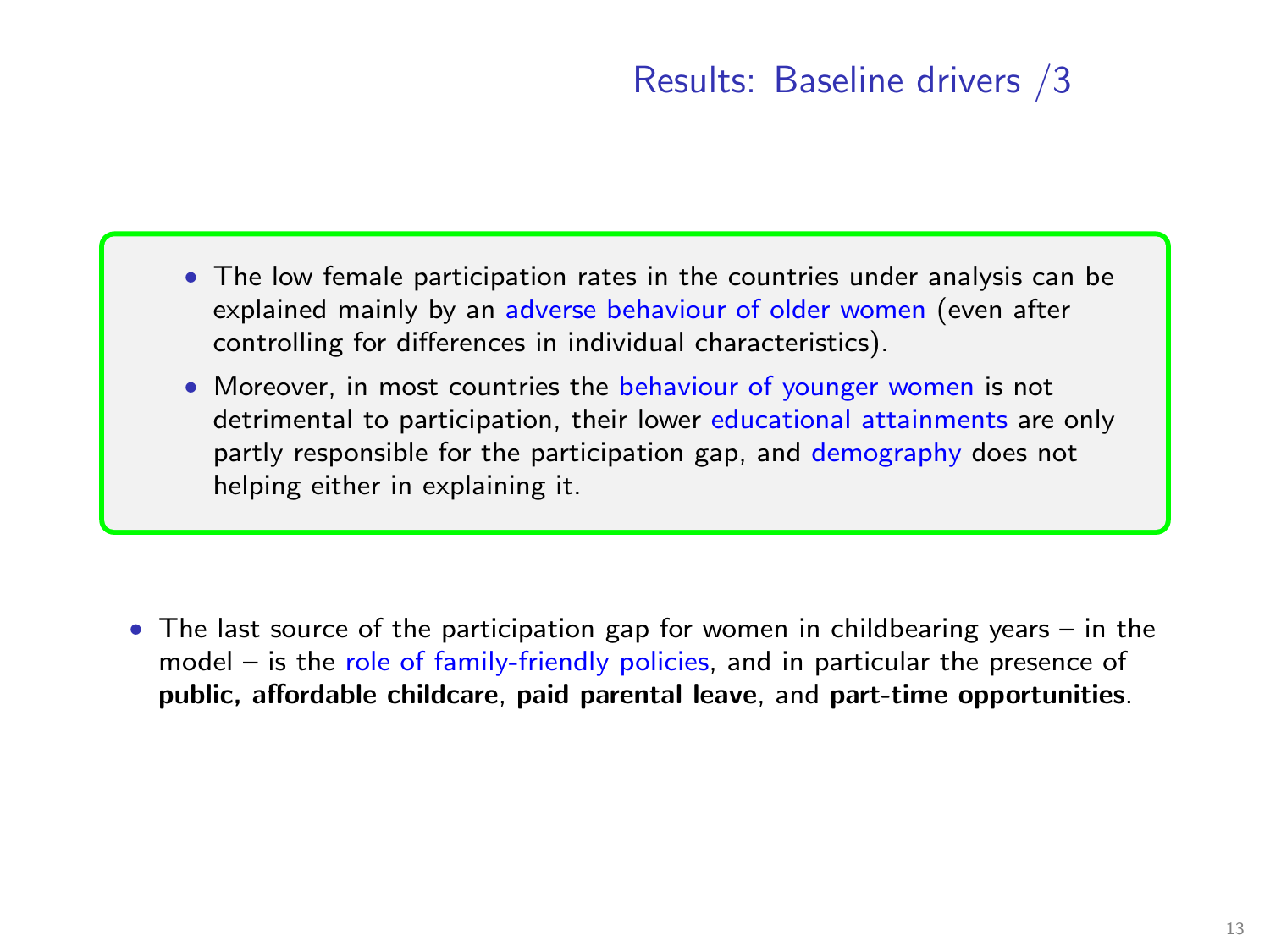#### Results: Enhanced family policies



simulation time

14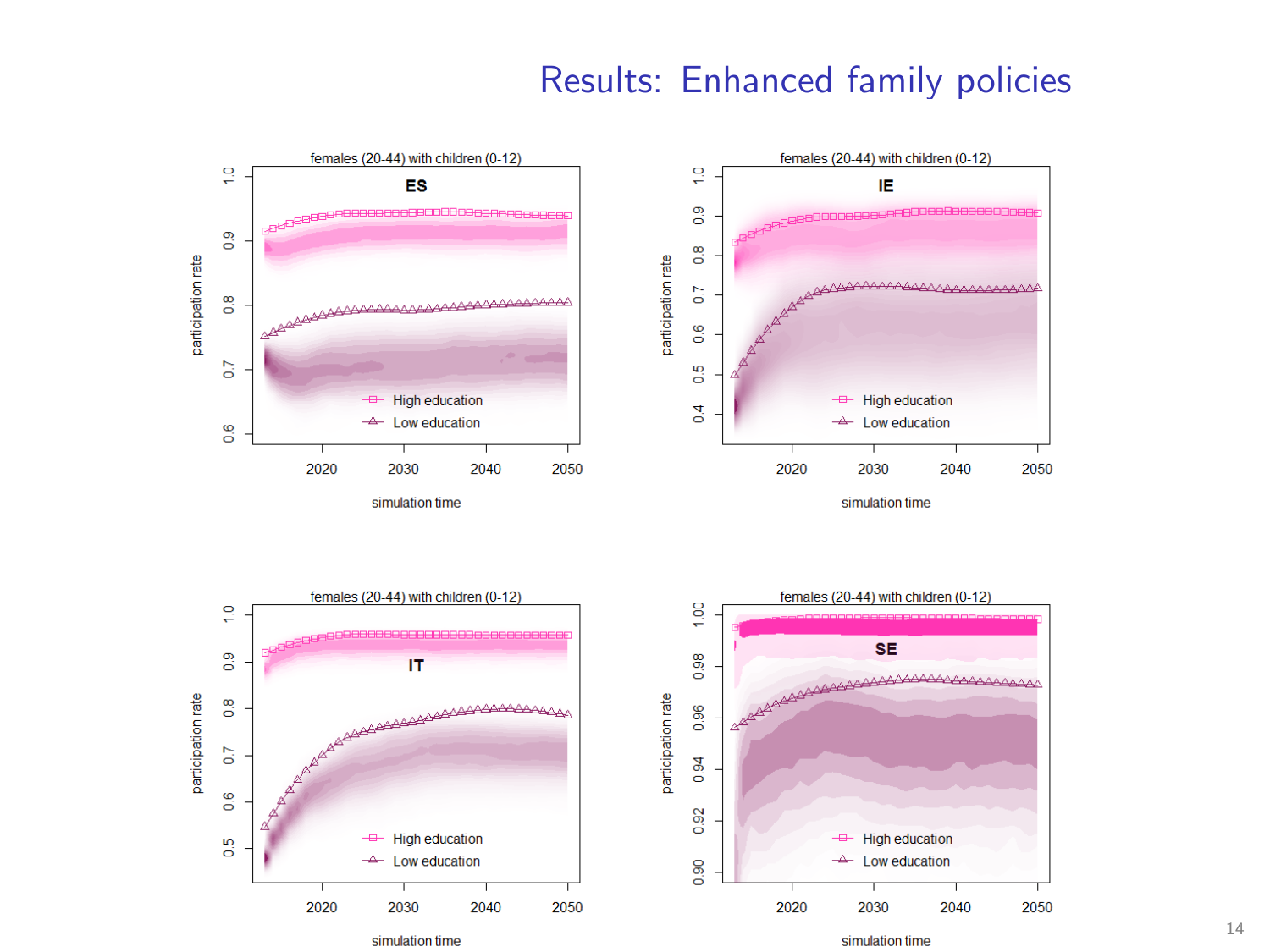<span id="page-21-0"></span>• The Europe 2020 target of 75% employment rate will be approached by the low-participation countries no sooner than 2050.  $\bullet$  [graph](#page-28-0)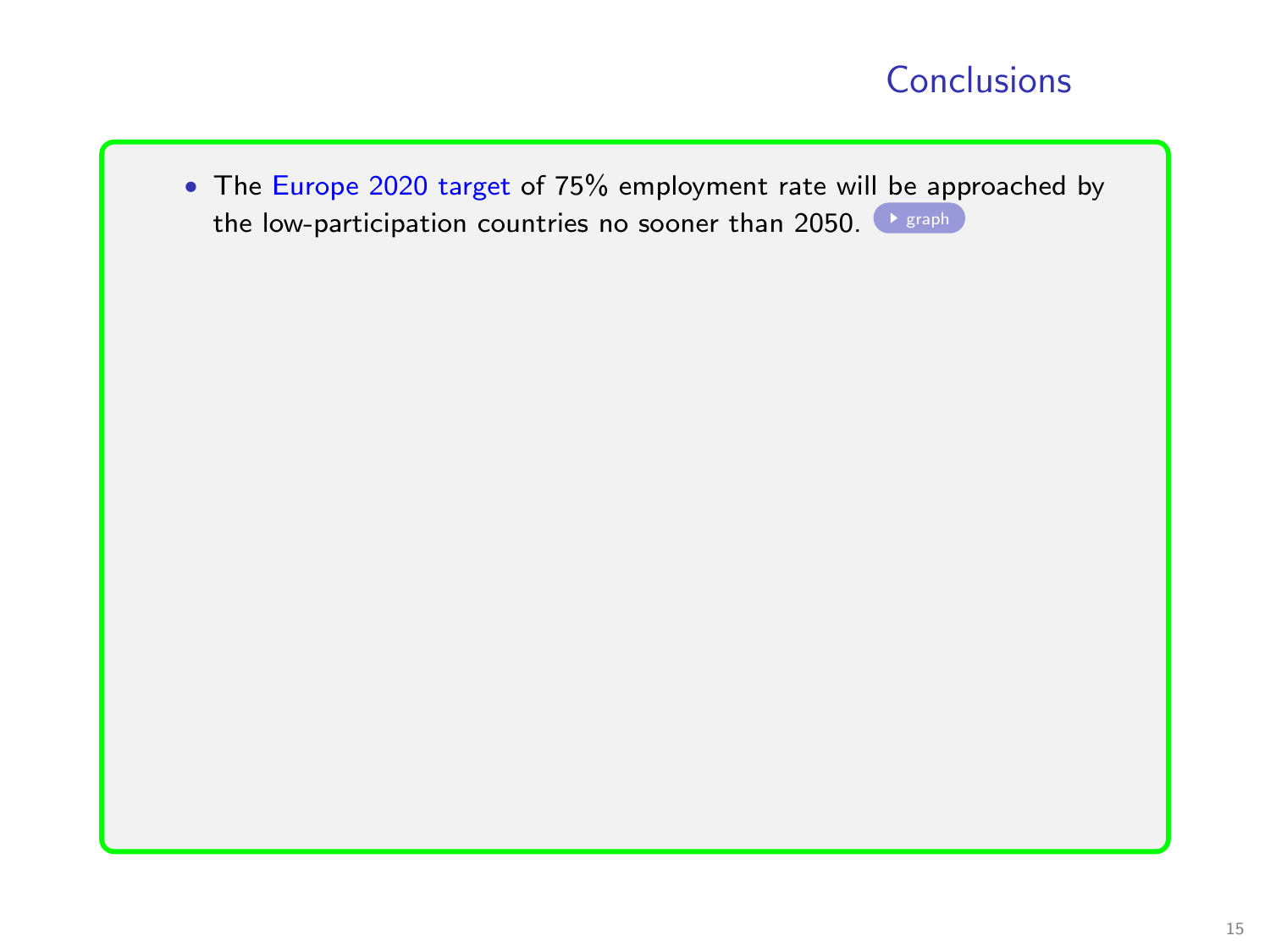- The Europe 2020 target of 75% employment rate will be approached by the low-participation countries no sooner than 2050.  $\blacktriangleright$  sraph
- There is a trend of increasing participation rates, mainly related to the exit of older cohorts up to 2030.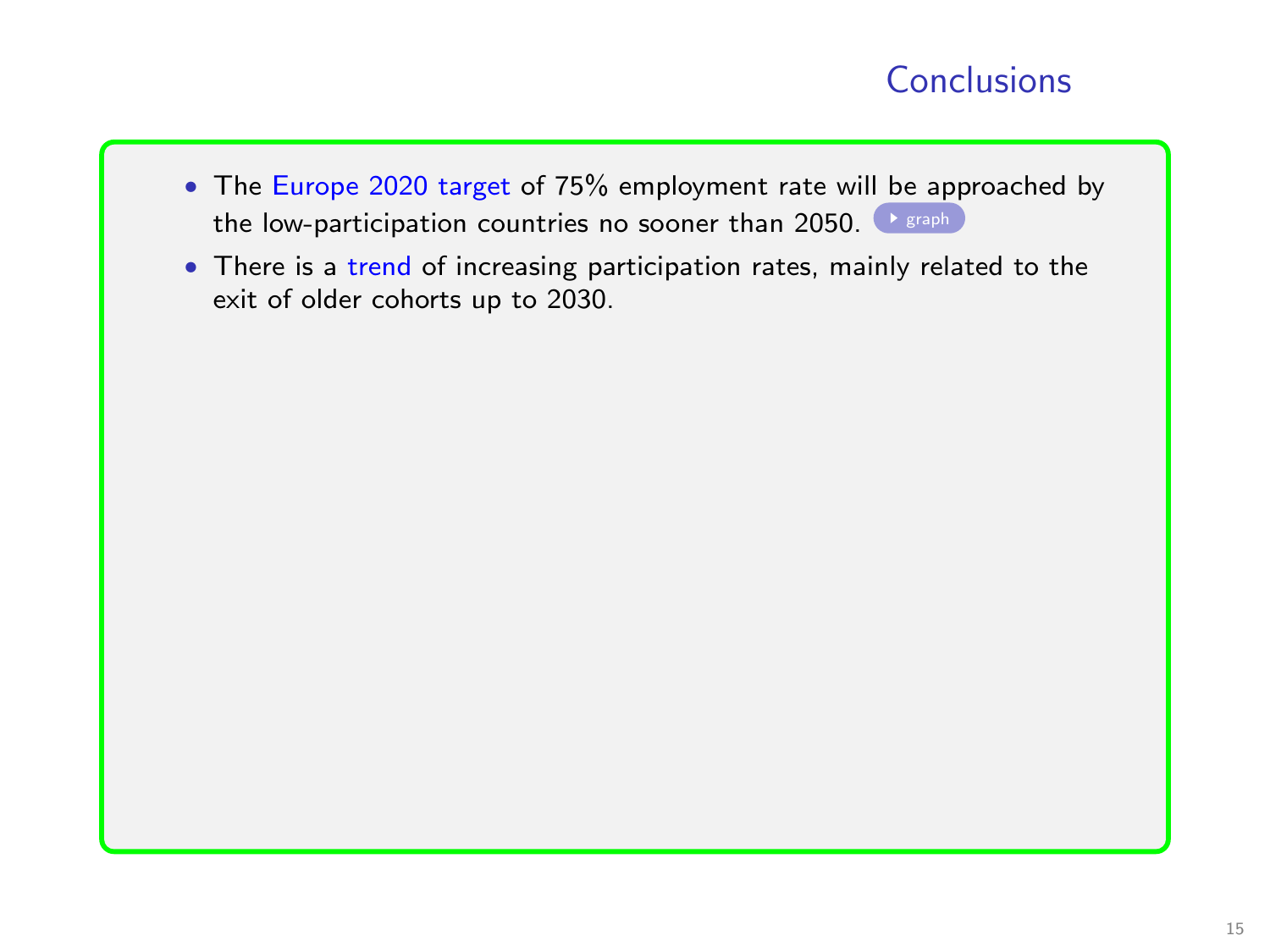- The Europe 2020 target of 75% employment rate will be approached by the low-participation countries no sooner than 2050.  $\blacktriangleright$  sraph
- There is a trend of increasing participation rates, mainly related to the exit of older cohorts up to 2030.
- These projections are not too dissimilar from other forecasting exercises in the literature. However, the microsimulation approach permits a finer disaggregation of the results, which turns out to be crucial in understanding the dynamic causal mechanisms at work.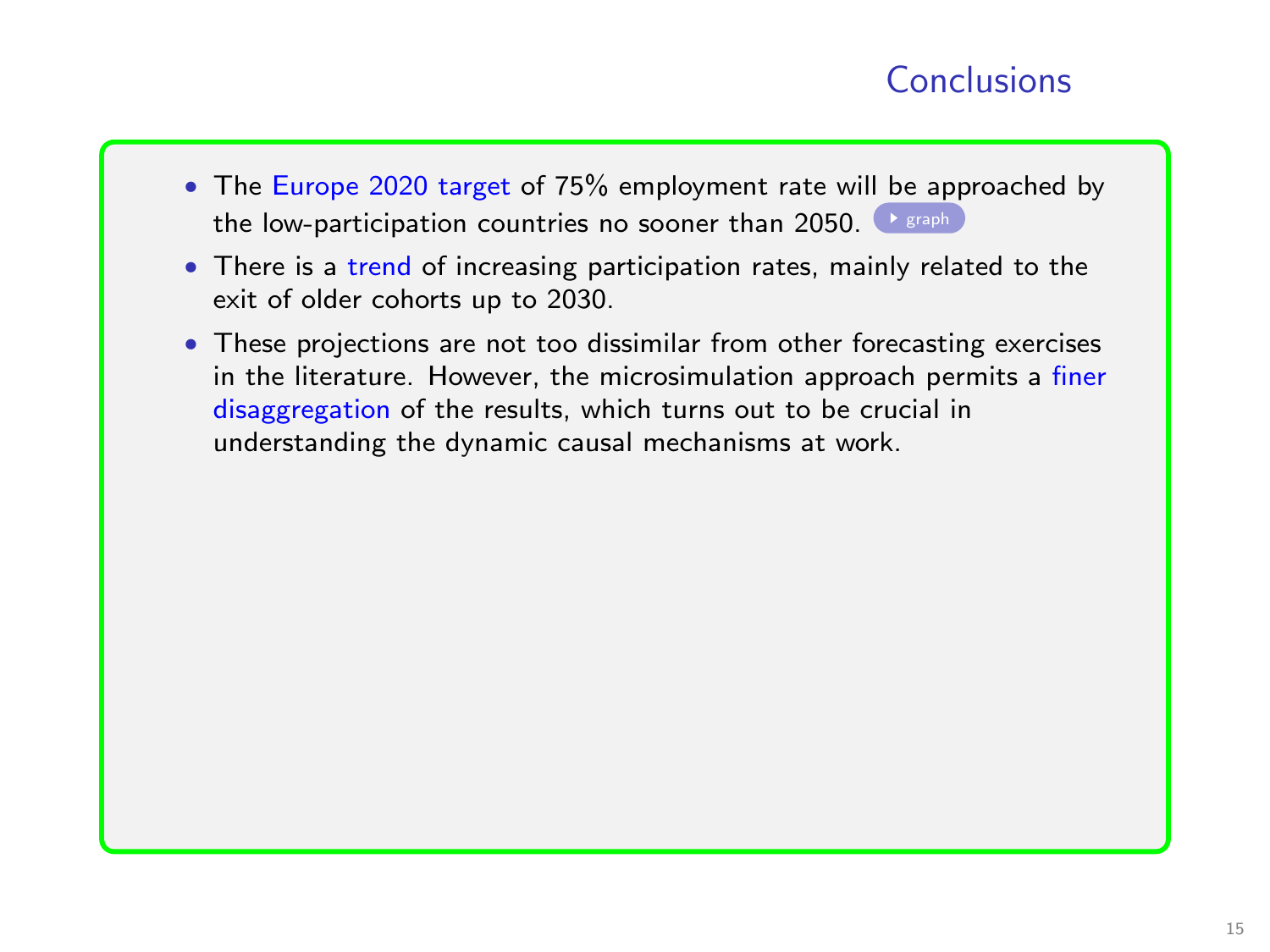- The Europe 2020 target of 75% employment rate will be approached by the low-participation countries no sooner than 2050.  $\blacktriangleright$  [graph](#page-28-0)
- There is a trend of increasing participation rates, mainly related to the exit of older cohorts up to 2030.
- These projections are not too dissimilar from other forecasting exercises in the literature. However, the microsimulation approach permits a finer disaggregation of the results, which turns out to be crucial in understanding the dynamic causal mechanisms at work.
- There is strong persistence: choices about labour market participation made in the past by older women, in a different cultural and political context with respect to the current one, are embedded in the participation rates observed today and very little can be done to offset their long-lasting effects.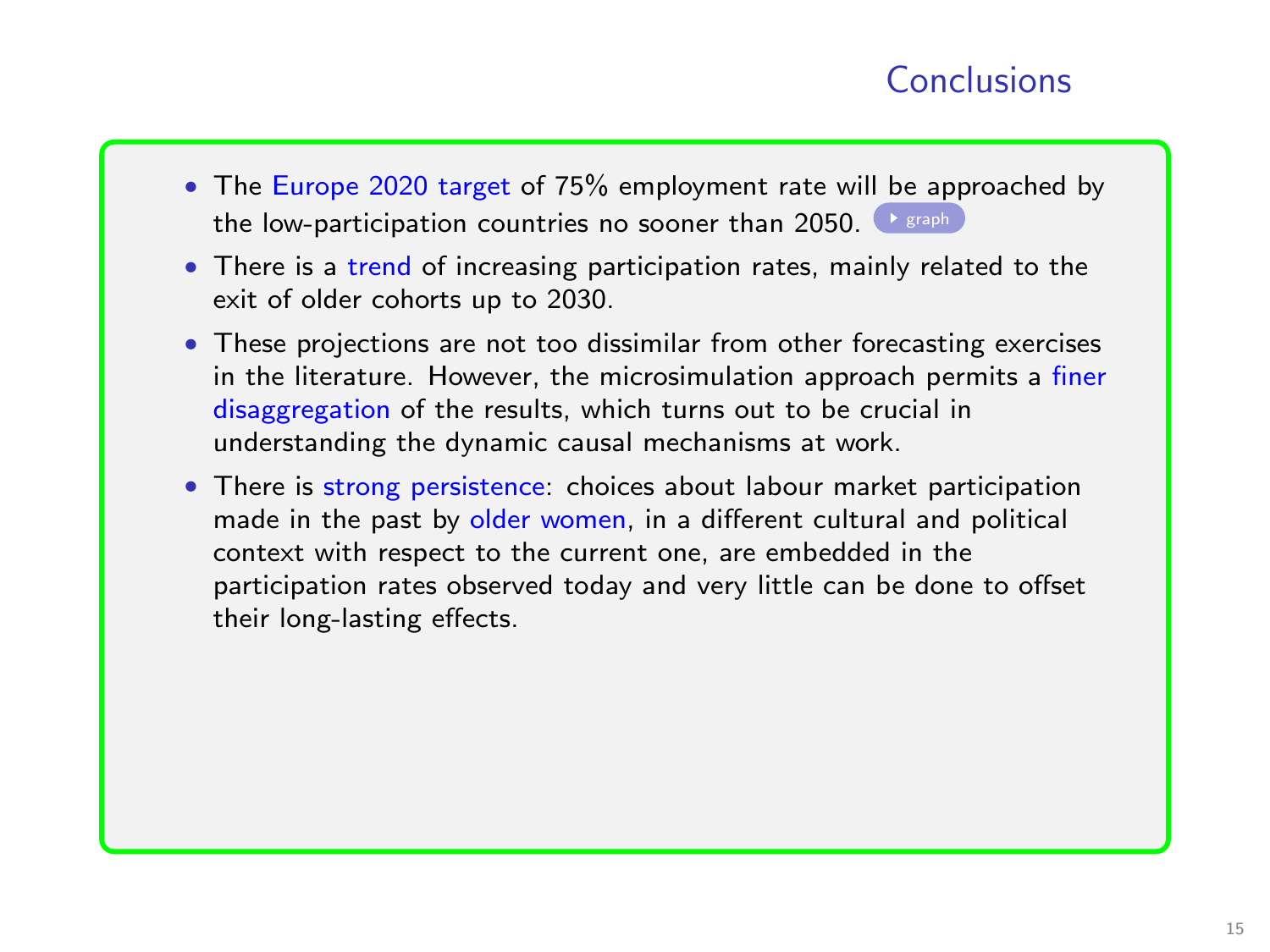- The Europe 2020 target of 75% employment rate will be approached by the low-participation countries no sooner than 2050.  $\bullet$  sraph
- There is a trend of increasing participation rates, mainly related to the exit of older cohorts up to 2030.
- These projections are not too dissimilar from other forecasting exercises in the literature. However, the microsimulation approach permits a finer disaggregation of the results, which turns out to be crucial in understanding the dynamic causal mechanisms at work.
- There is strong persistence: choices about labour market participation made in the past by older women, in a different cultural and political context with respect to the current one, are embedded in the participation rates observed today and very little can be done to offset their long-lasting effects.
- By converse, the labour market behaviour of younger women in most countries is not too different from their counterparts in Sweden.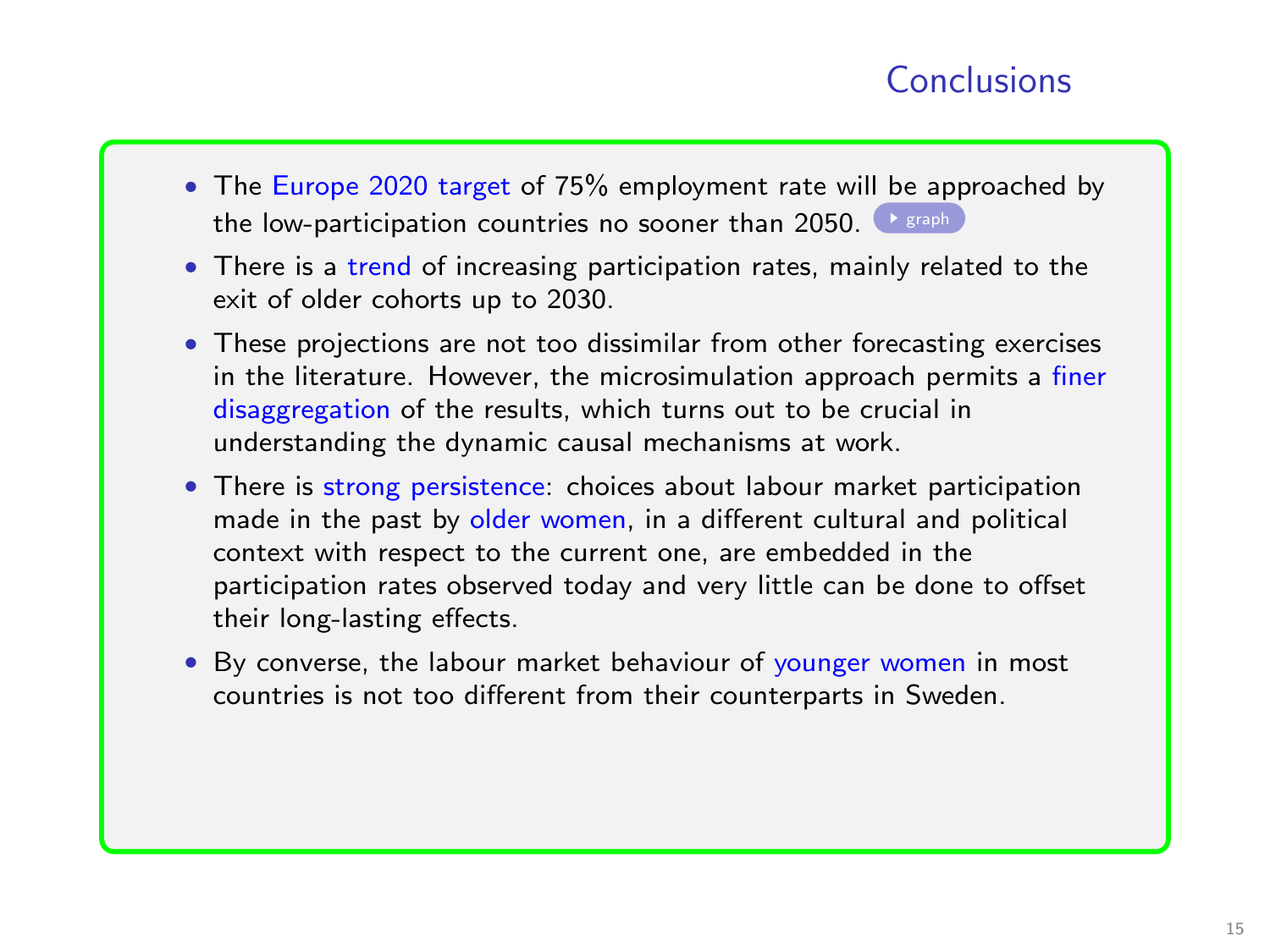- The Europe 2020 target of 75% employment rate will be approached by the low-participation countries no sooner than 2050.  $\rightarrow$  sraph
- There is a trend of increasing participation rates, mainly related to the exit of older cohorts up to 2030.
- These projections are not too dissimilar from other forecasting exercises in the literature. However, the microsimulation approach permits a finer disaggregation of the results, which turns out to be crucial in understanding the dynamic causal mechanisms at work.
- There is strong persistence: choices about labour market participation made in the past by older women, in a different cultural and political context with respect to the current one, are embedded in the participation rates observed today and very little can be done to offset their long-lasting effects.
- By converse, the labour market behaviour of younger women in most countries is not too different from their counterparts in Sweden.
- The reason of their persistently low participation rates in these countries has to be searched in the lack of adequate family policies and in the limited opportunities for family-work conciliation for younger women.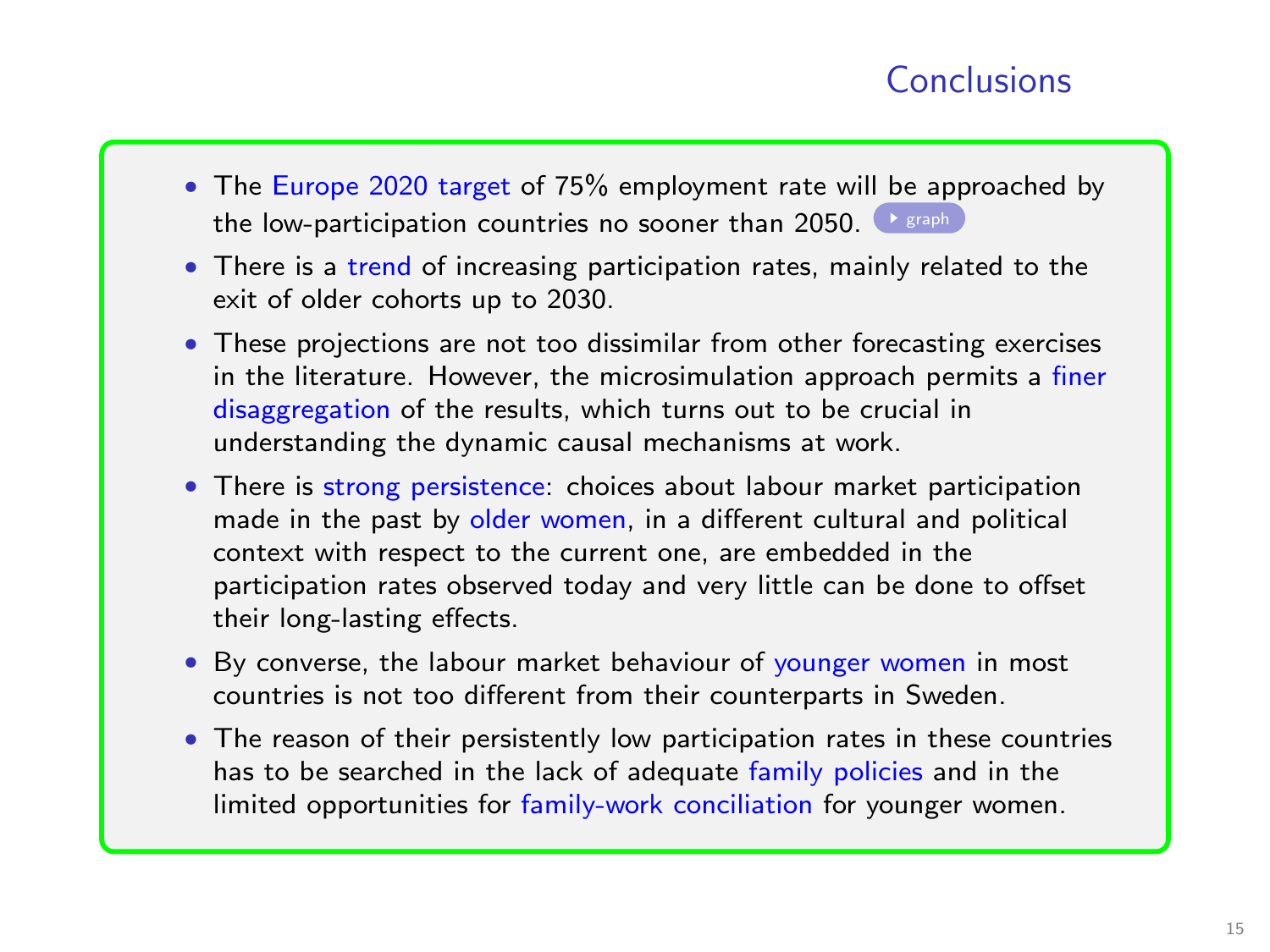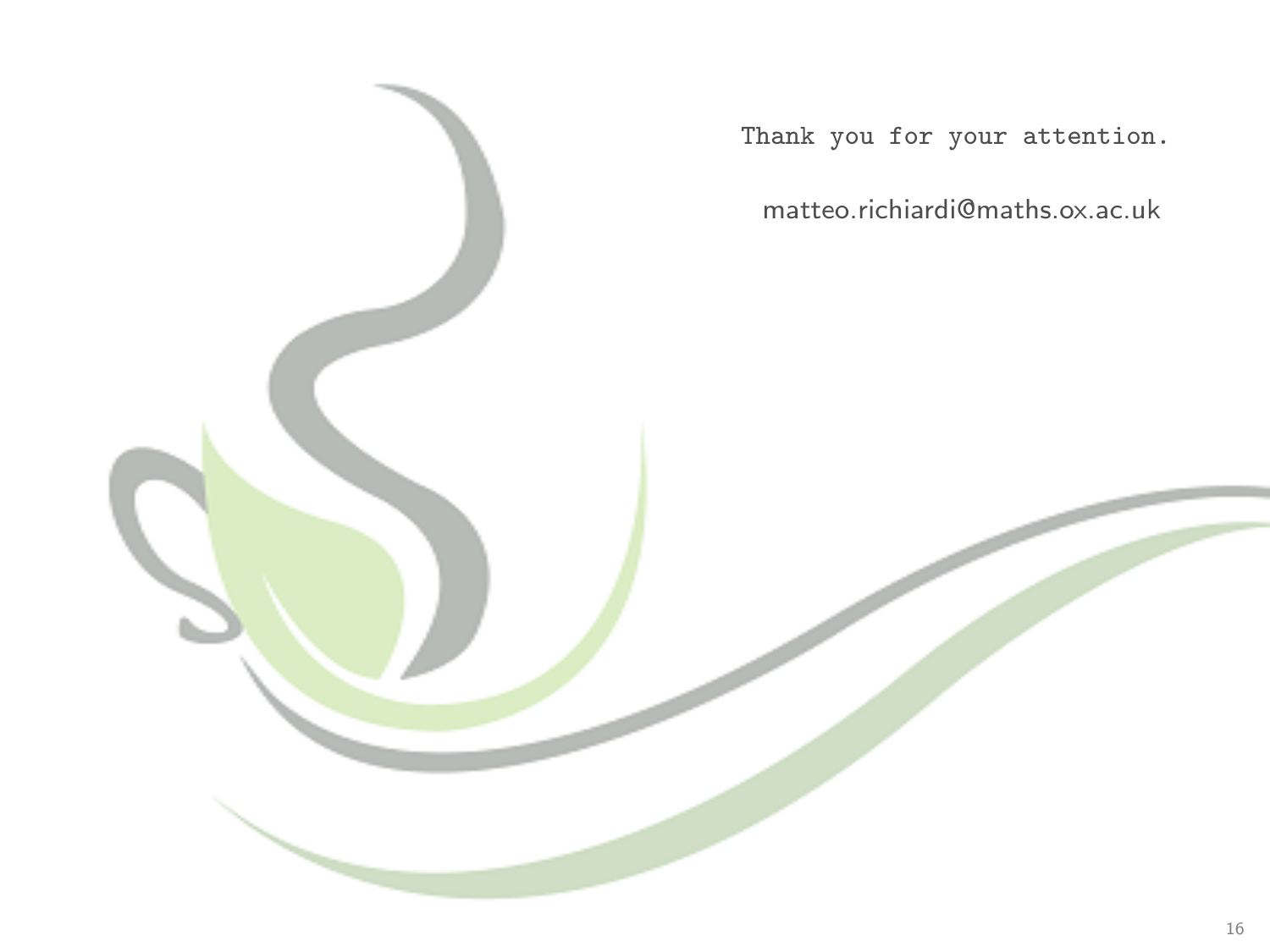### Baseline: employment rates

<span id="page-28-0"></span>

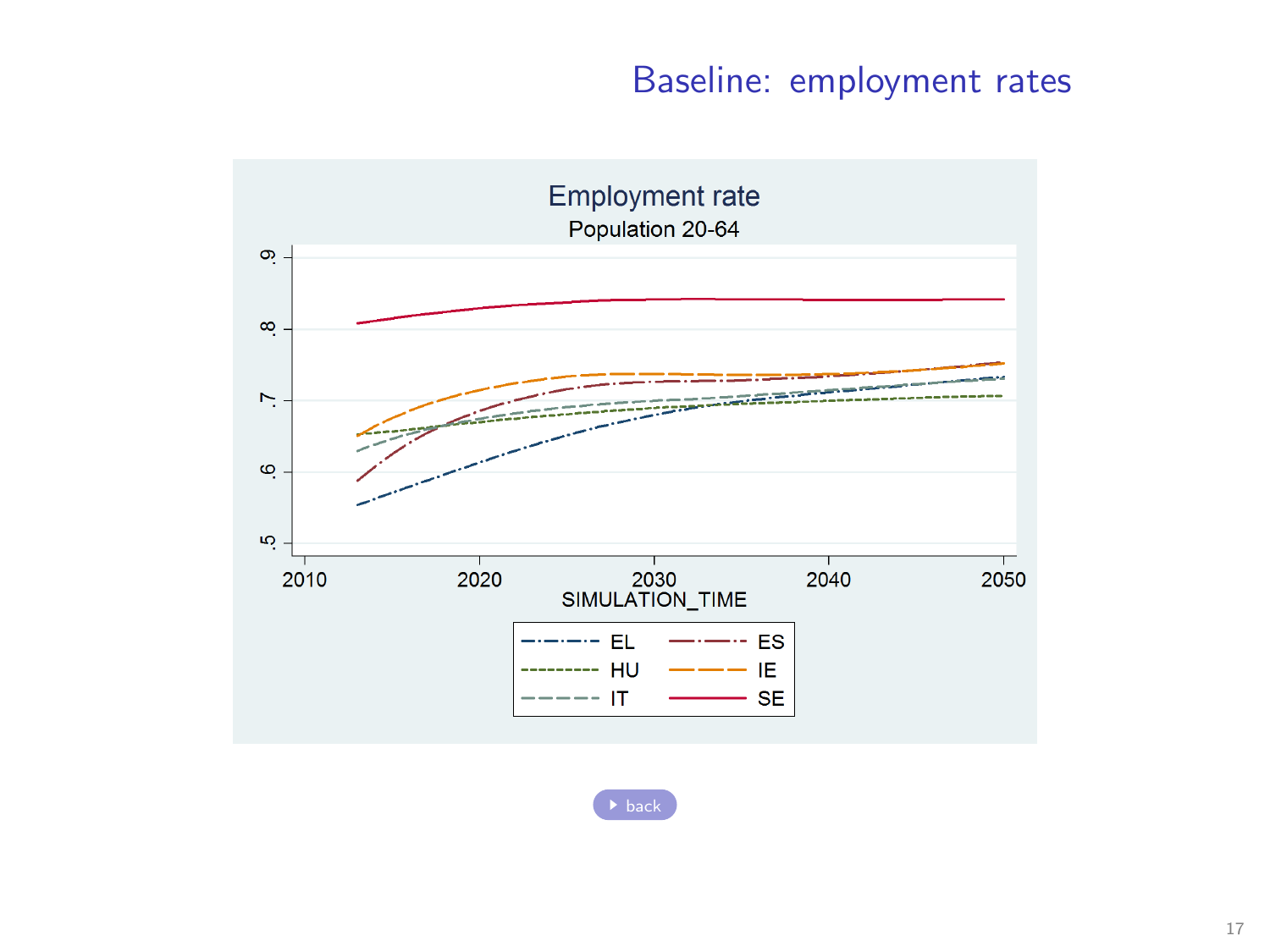## Average effective retirement age

<span id="page-29-0"></span>

 $\rightarrow$  [back](#page-1-0)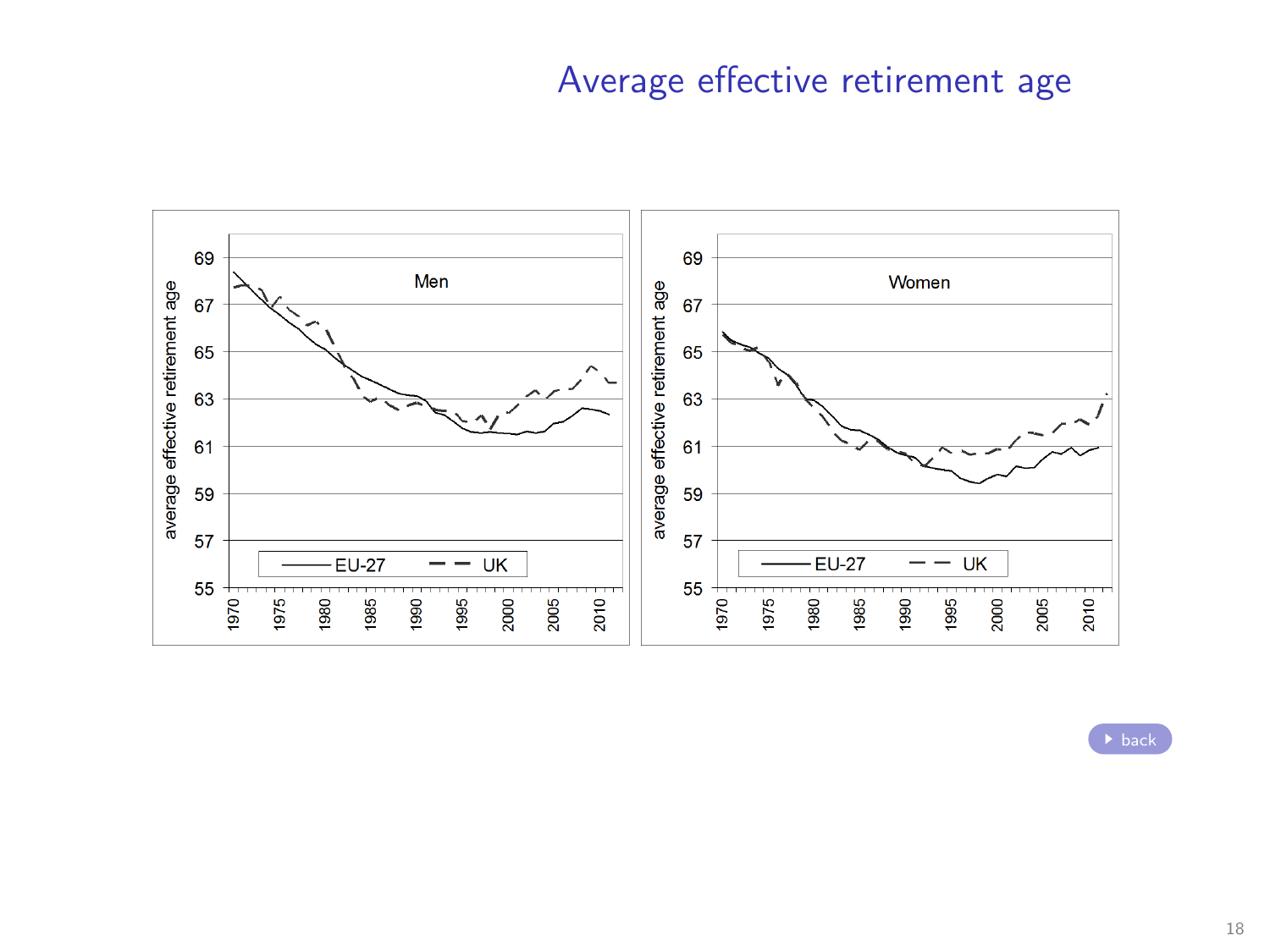### Average effective retirement age

case studies, males



 $\rightarrow$  [back](#page-0-0)